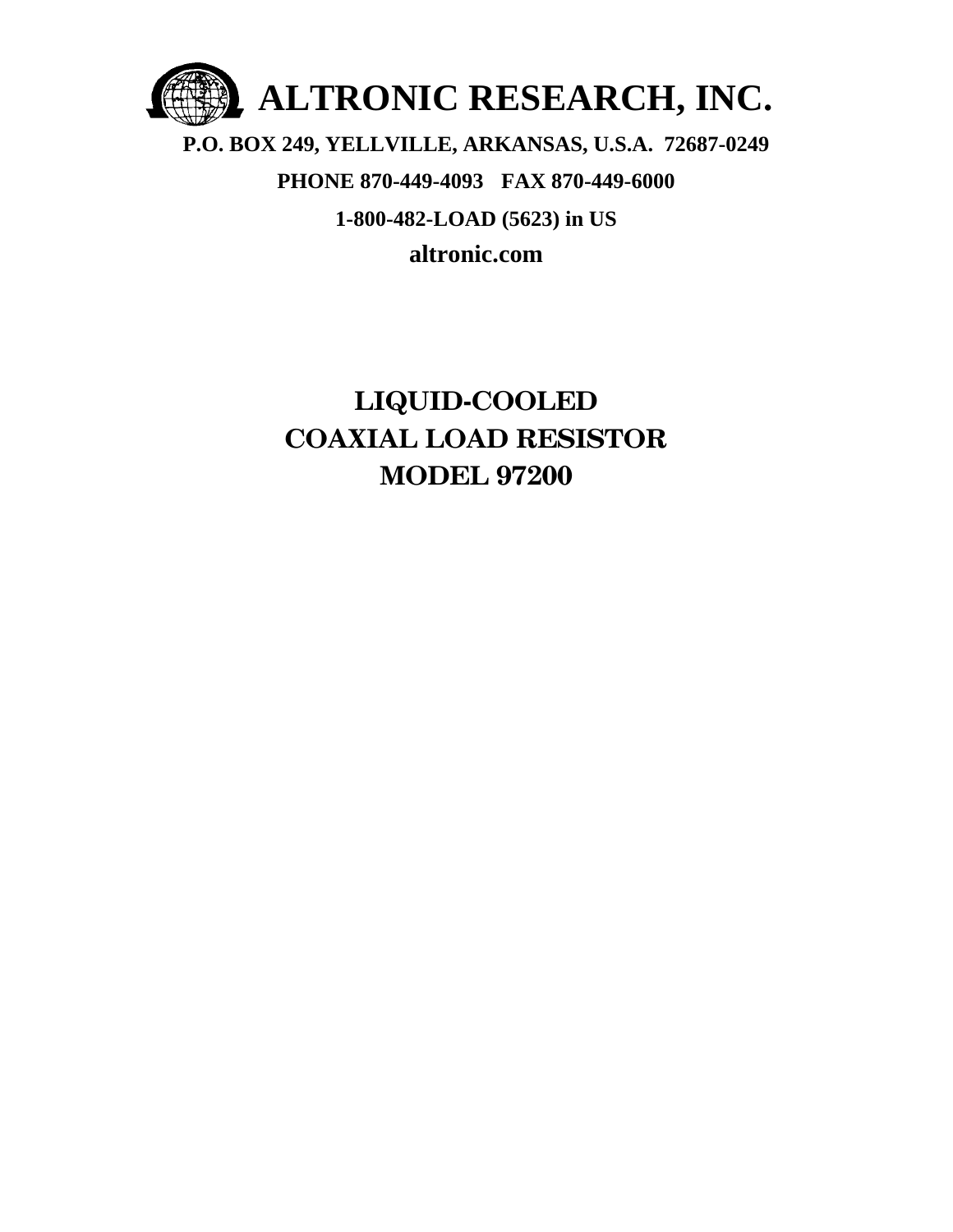### **TABLE OF CONTENTS**

### ILLUSTRATIONS, TABLES AND GRAPHS

| Fig. 1    |                                                                      |  |
|-----------|----------------------------------------------------------------------|--|
| Fig. $2$  | Applied Power & Coolant Flow vs. Coolant Temperature Rise 7          |  |
| Fig. $2A$ | <b>Power Input &amp; Coolant Flow vs. Coolant Temperature Rise 8</b> |  |
| Fig. $3$  | <b>Freezing and Boiling Points of Glycol-Water Mixtures 10</b>       |  |
| Fig. 3A   |                                                                      |  |
| Fig. $4$  |                                                                      |  |
| Fig. $5$  |                                                                      |  |
| Fig. $6$  |                                                                      |  |
| Fig. 7    |                                                                      |  |
| Fig. $8$  |                                                                      |  |
| Fig. 9    |                                                                      |  |
| Fig. $10$ | Kt for Ethylene Glycol Mixtures vs. Temperature 21                   |  |
| Fig. 11   | Density of Ethylene Glycol Mixtures vs. Temperature 22               |  |
| Fig. 12   |                                                                      |  |
|           |                                                                      |  |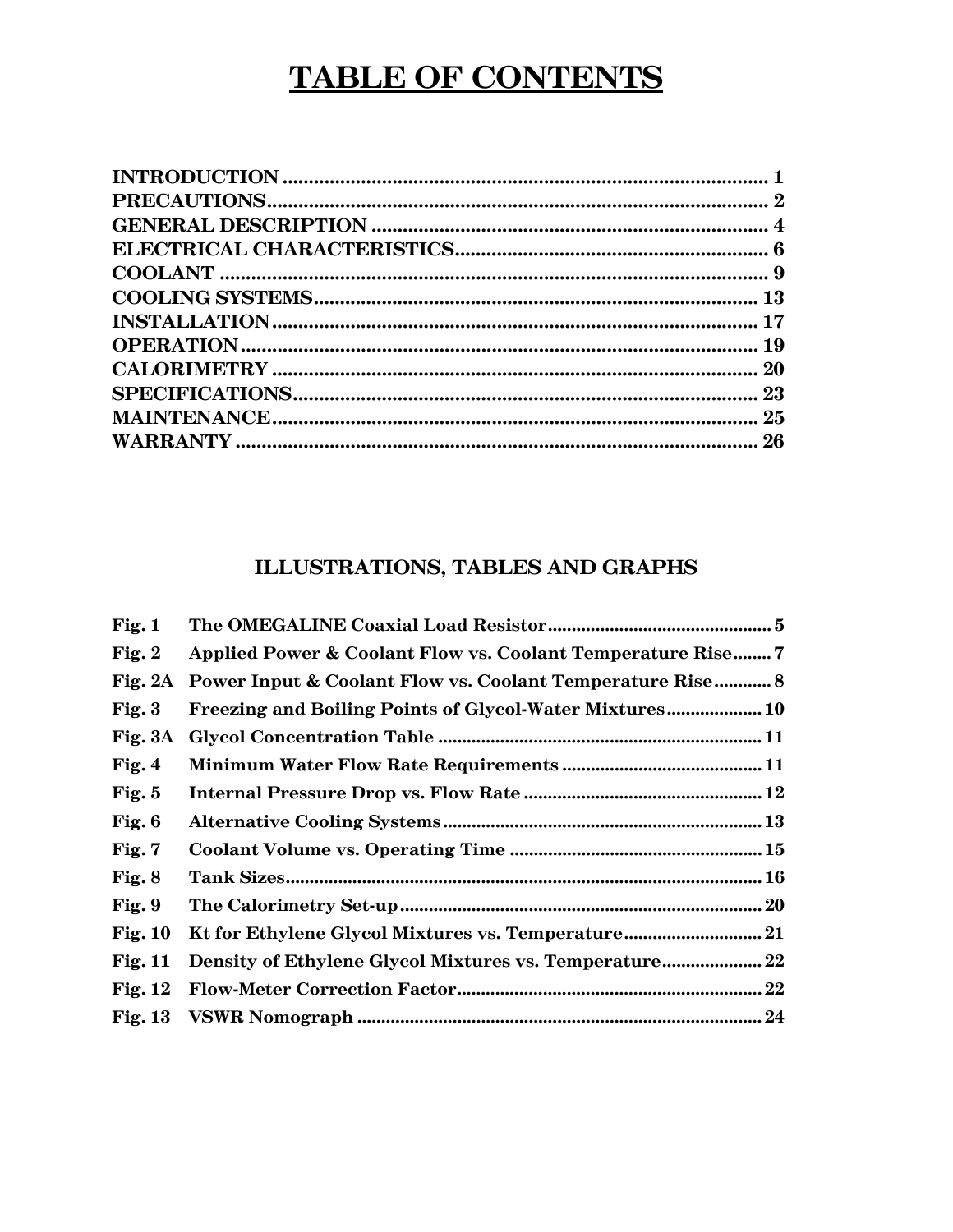# **INTRODUCTION**

This manual gives you specific information on the installation, operation and service of OMEGALINE coaxial resistors. Most of the loads are field serviceable, but we recommend their return to us for repair. Mistakes can be costly compared to the low cost for our trained personnel to make the repairs and return the load to new performance specifications. Labor and packaging costs are minimal. We take the load completely apart, clean and inspect all parts, repair/replace as necessary, reassemble, water pressure test, power test, VSWR test and package the load for shipment. If new parts are required in the load (such as resistors etc.), this will be an additional cost. The average turn-around time on repairs is approximately 7 working days and generally will depend on your needs. When sending in repairs, please include: your company name and address, the operating frequency you use, fax number, telephone number and your name in case we need to talk to you about the load or obtain shipping instructions. We can accommodate most shipping modes.

SHIP TO: Altronic Research Inc., 621 Hwy. 202 W, Yellville, AR 72687. Our mailing address is P.O. Box 249.

Note: We also repair dummy loads manufactured by many other companies.

Call for information (870-449-4093).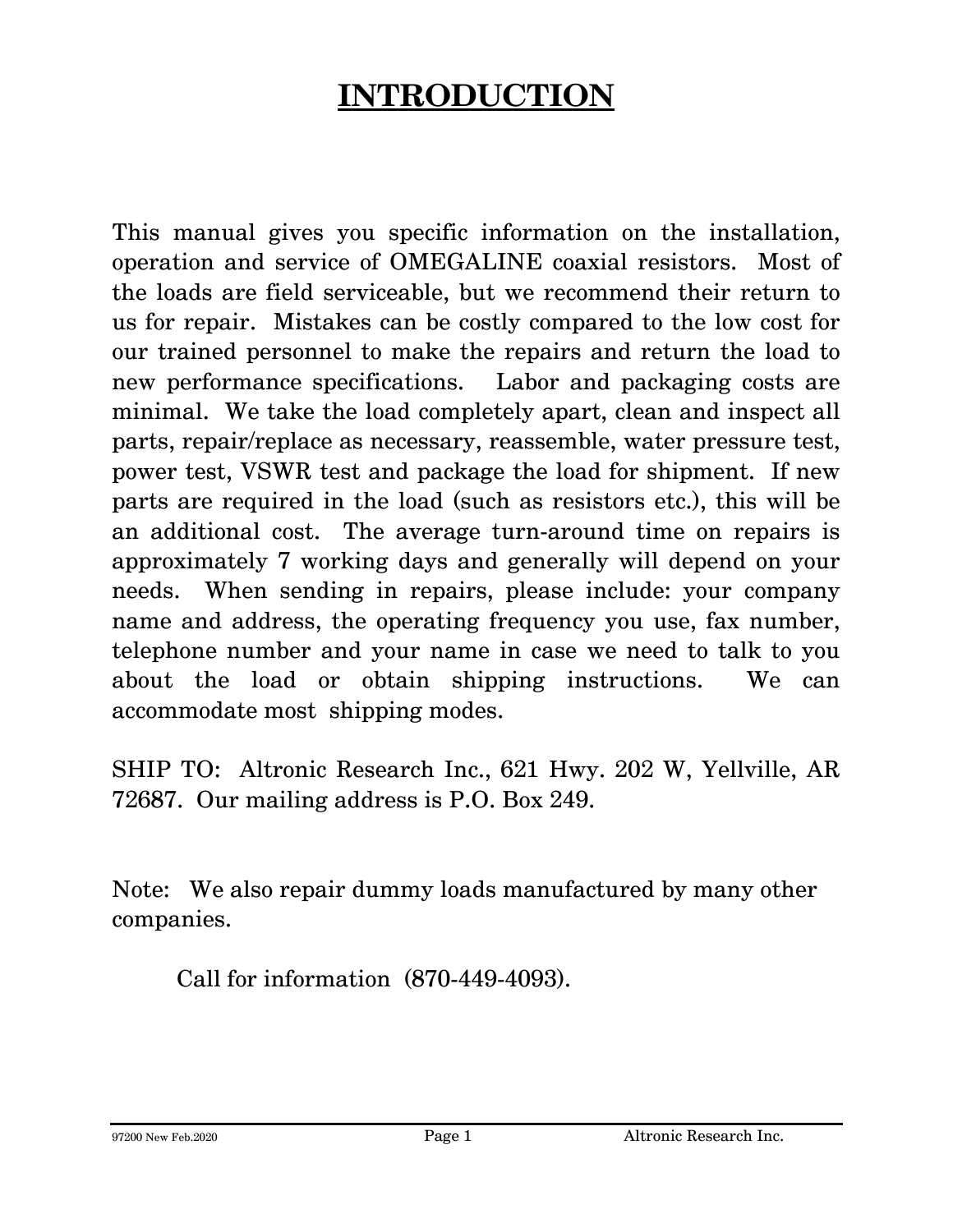### **PRECAUTIONS**

### **!!!DANGER!!!**

**THIS UNIT MUST BE TOTALLY DISCONNECTED FROM ALL RF POWER BEFORE ANY REPAIRS ARE ATTEMPTED. ANY ATTEMPT AT REPAIR WITHOUT DISCONNECTING THE POWER COULD RESULT IN** *FATAL ELECTRICAL SHOCK***!!!** 

### **WARNING**

**DO NOT APPLY POWER WITHOUT THE MINIMUM RATED FLOW OF COOLANT THROUGH THE LOAD. A SAFETY INTERLOCK SWITCH IS RECOMMENDED. EVEN A BRIEF APPLICATION OF POWER TO THE LOAD WITHOUT THE CIRCULATION OF COOLANT WILL CAUSE IMMEDIATE BURN OUT.** 

### **WARNING**

**THE LOAD RESISTOR CONSISTS OF A CERAMIC SUBSTRATE COATED WITH A SPECIAL RESISTIVE FILM. IF ANY DAMAGE OCCURS TO THE RESISTOR, THERE COULD BE SHARDS OR SHARP BROKEN PIECES OF CERAMIC IN THE LOAD. CARE SHOULD BE TAKEN TO AVOID CUTS OR INJURIES.**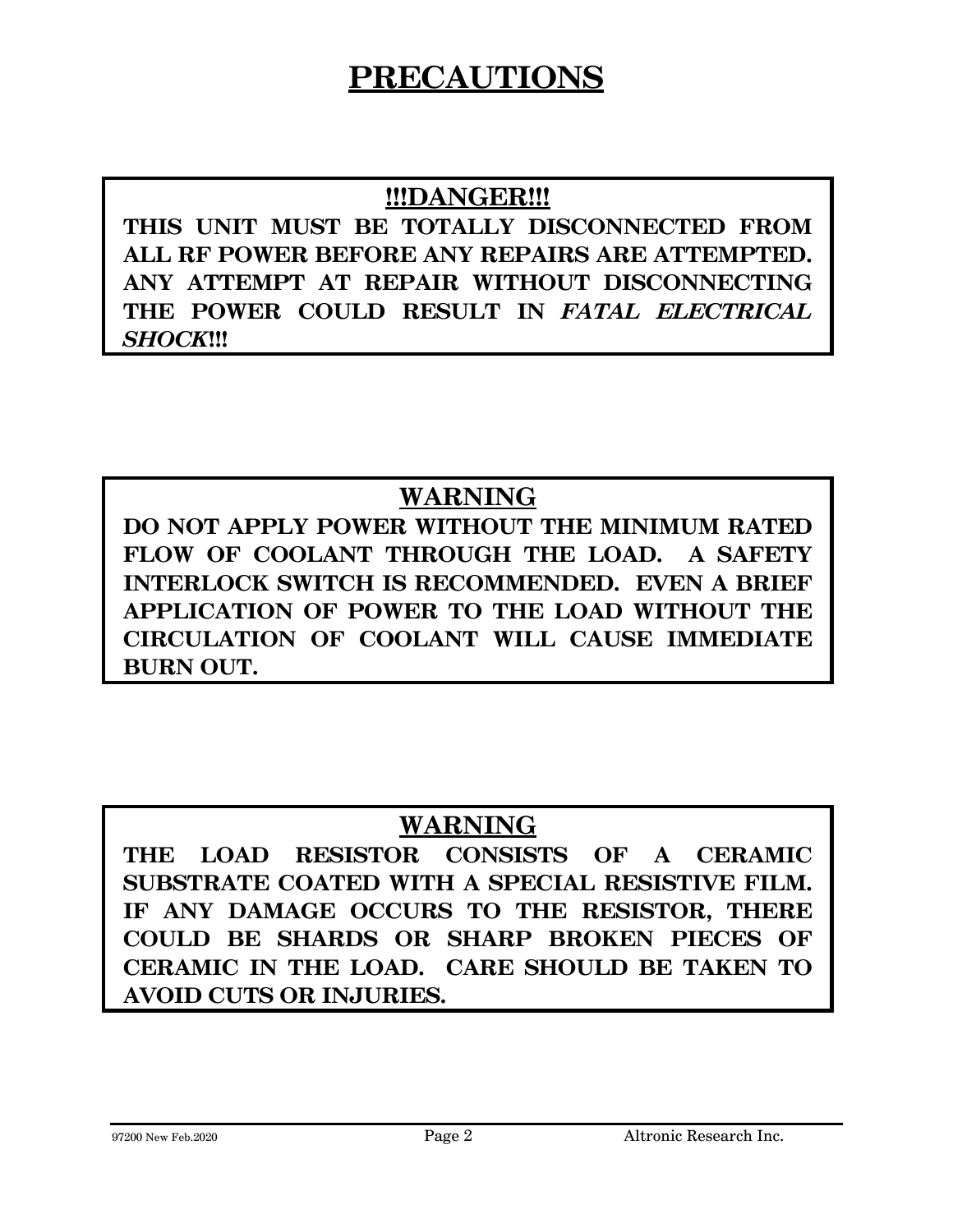### **PRECAUTIONS**

### **CAUTION**

**USE ONLY CLEAR, COLORLESS, ANALYTIC OR TECHNICAL GRADE ETHYLENE GLYCOL WITH PURE TAP OR POTABLE\* WATER AS A SOURCE COOLANT. DO NOT USE ANY STOP LEAK, SEALANTS, AUTOMOTIVE ANTIFREEZE OR UNION CARBIDE UCARTHERM**™ **IN COOLANT. USE OF THESE SUBSTANCES WILL VOID THE WARRANTY.** 

### **IMPORTANT**

**ADDITION OF ETHYLENE GLYCOL TO THE WATER REDUCES THE HEAT CAPACITY OF THE COOLING SYSTEM. COOLANT FLOW RATE MUST BE INCREASED BY AT LEAST 20% OVER MINIMUM FLOW.** 

### **CAUTION**

**DO NOT APPLY MORE THAN THE MAXIMUM RATED RF POWER TO THE LOAD. THIS WILL CAUSE INTERNAL DAMAGE TO THE LOAD.** 

**\* Potable Water:** The U.S. Health Department has established standards for potable water at a maximum of 500ppm of dissolved solids. Hard water (particularly dissolved salts) can cause damage to resistive film and load. Water condition can be adjusted by mixing distilled water in sufficient quantities with coolant water.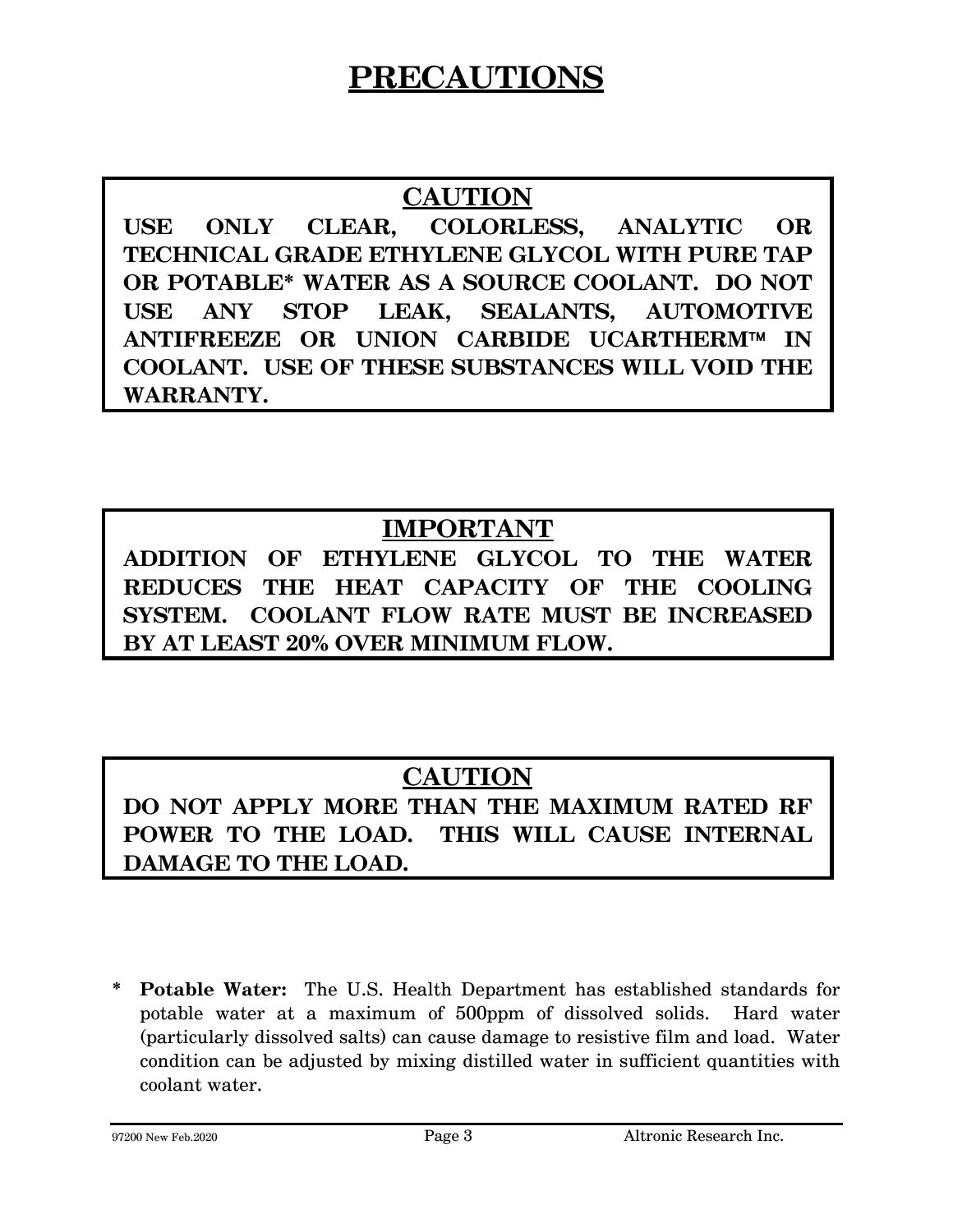## **GENERAL DESCRIPTION**

The OMEGALINE dummy load is basically a termination-type unit having its characteristic impedance at the input end and tapered to zero impedance (short circuit) at the other end. The center conductor is a tubular resistor whose DC resistance is equal to the characteristic impedance of the line. The outer conductor of the coaxial line is a symmetrical horn-shaped enclosure, contoured logarithmically along its length to obtain a reflection-free termination. The RF dielectric medium consists of three distinct materials: the liquid coolant, the plastic water jacket and the air space.

Coolant enters the load at the electrically shorted end, flows axially down the center of the resistor tube, mushrooms over into the annular channel under the water jacket, and makes a second pass over the resistor in direct physical contact with the resistive film. Thus the coolant makes intimate contact with both the inside and outside cylindrical surfaces of the resistor, providing optimum heat transfer with minimal flow rate.

The dummy load housing is constructed of aluminum and/or brass or bronze sections whose inner surfaces are machined to a modified logarithmic taper. The stepped housing sections are held in accurate alignment with stainless steel socket head cap screws. The power dissipating resistor consists of a conductive resistive film which is deposited on a tubular ceramic substrate with silver bands fired on the ends for electrical connection. Contact to the resistor is made by silver plated spring fingers. Coolant flows through the fingers and passes directly over the resistive film. The resistor is enclosed within a plastic water jacket which is custom machined to match the body and seal the coolant flow.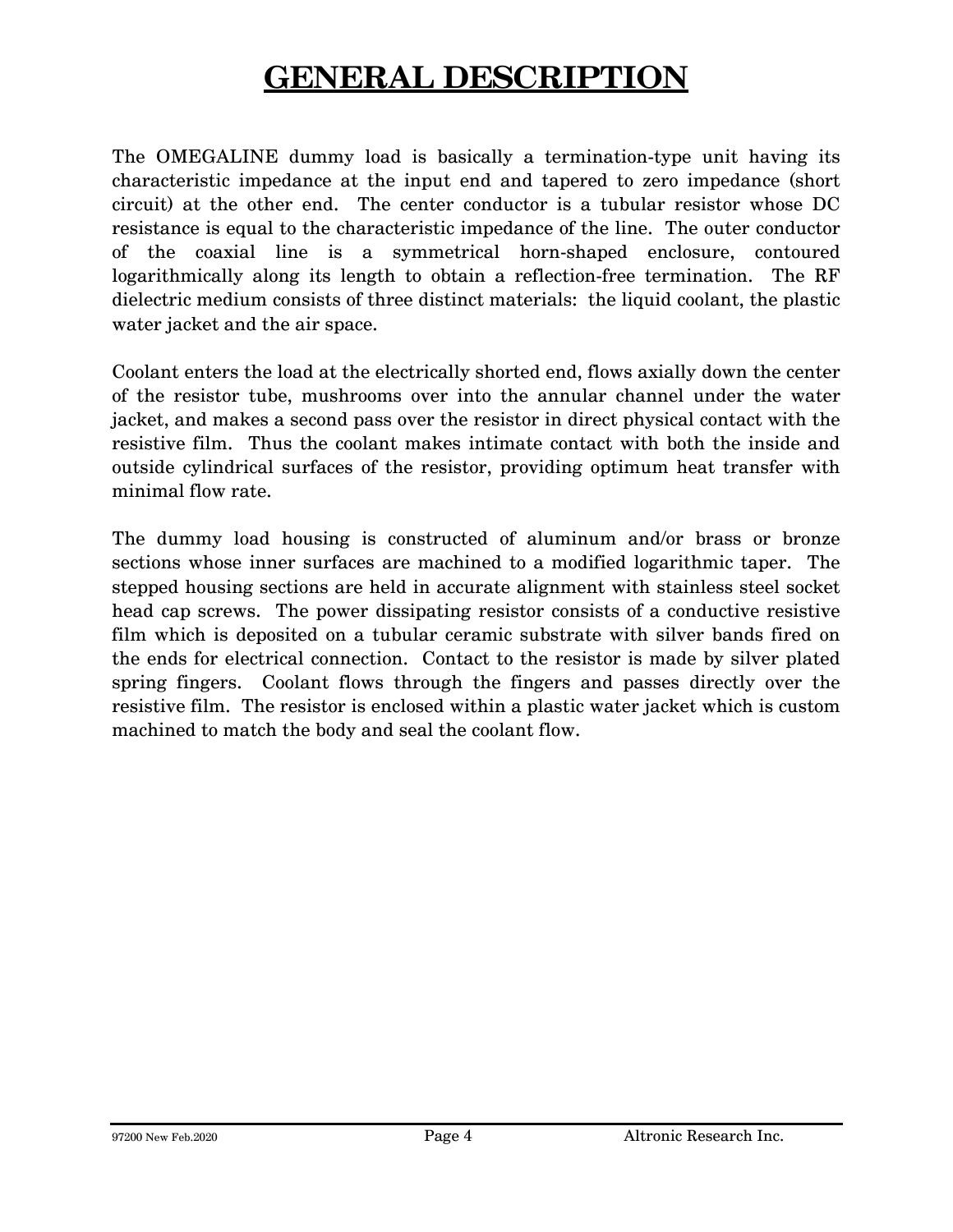

### **Fig. 1 - Model 97200 Coaxial Load Resistor**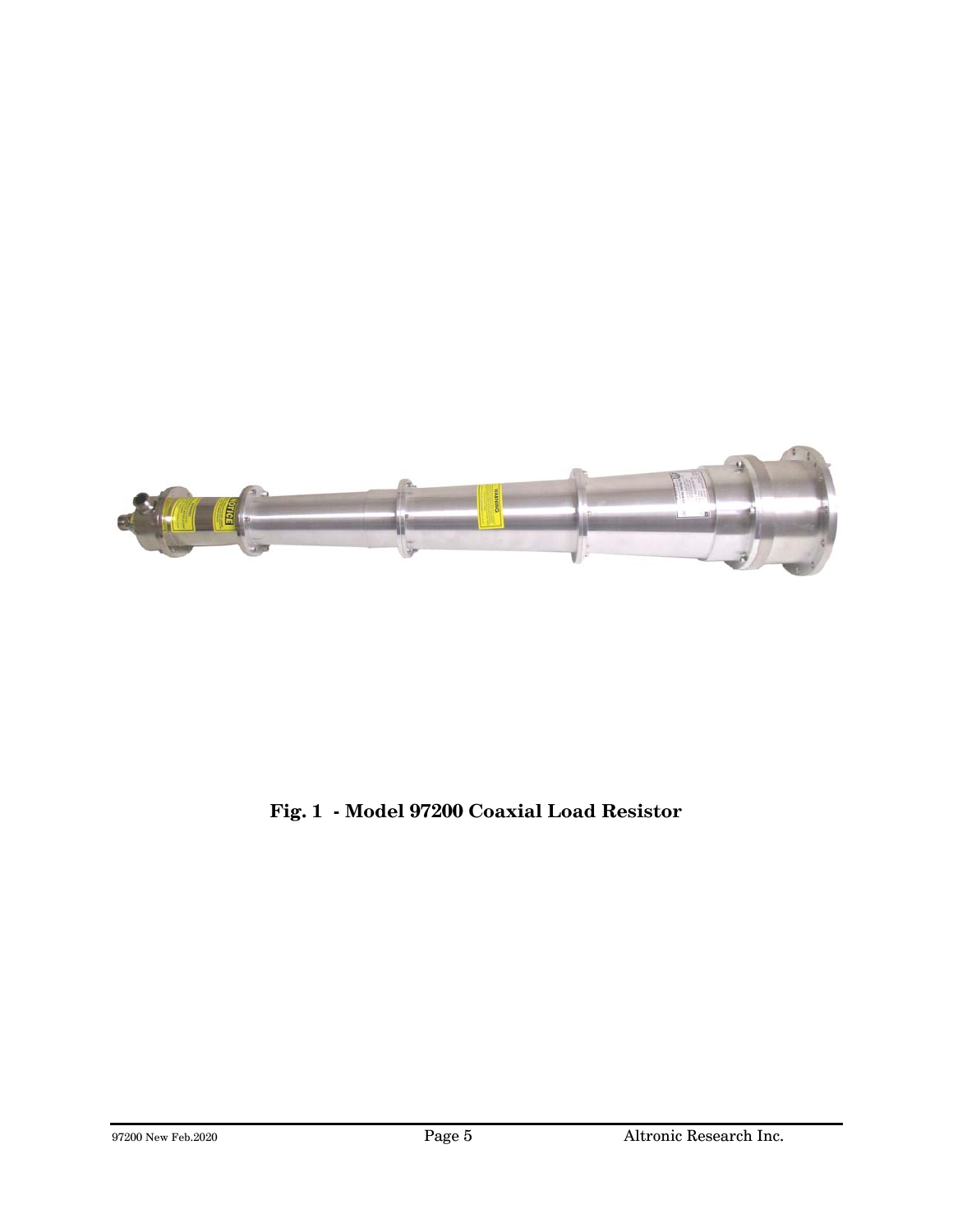# **ELECTRICAL CHARACTERISTICS**

**POWER RATING** - All models of the OMEGALINE series of coaxial loads are rated for continuous duty and may be operated in any position at any power level within their rating and with the proper water flow rate. A 10-20% GREATER FLOW RATE MAY BE USED AND IS RECOMMENDED. If the units are operated below the maximum power rating, a corresponding reduction in the coolant flow rate may be used. (See Fig. 4)

All loads are electrically tested prior to shipment. Testing is done at 60 Hz with input voltage and current measured on RMS meters. The (RMS) power being dissipated in the load is simultaneously checked by calorimetry. The relationship used for calculating the power dissipated in the load from the calorimetric data is:

(See Fig. 2 & 2A)

 $P = 0.264$  (T<sub>2</sub> - T<sub>1</sub>)Q

Where  $P = Power$  in load in kilowatts

 $T_2$  = Outlet water temperature  ${}^{\circ}C$ 

 $T_1$  = Inlet water temperature  ${}^{\circ}C$ 

 $Q = Water$  flow in gallons-per-minute

### **WARNING!**

**Power should never be applied before turning on the WATER FIRST and allowing sufficient time (approx. 1 minute) for complete wetting of the resistor and elimination of air bubbles. Water flow must be maintained throughout the application of power and may be turned off within 15-30 seconds after the power has been turned off. Failure to observe these precautions will result in instant failure of the resistor and possible destruction of other parts of the load.**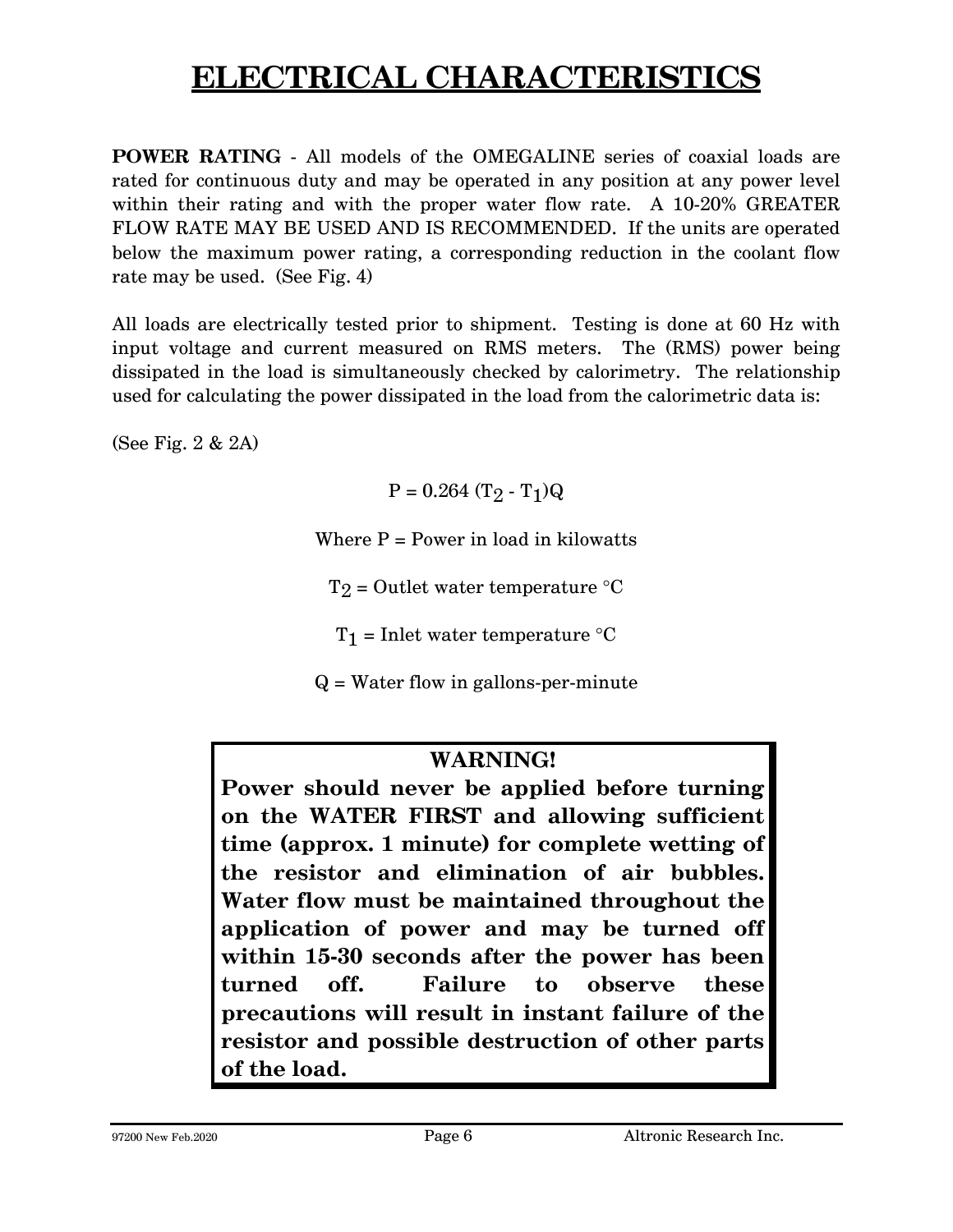**FREQUENCY RANGE** - The OMEGALINE terminations are designed to match the most common high frequency transmission media - - 50 and 75 ohm coaxial lines. The units are universal and operate over an extremely wide frequency range - from power line frequencies to beyond the UHF band. If we regard the upper limit of the frequency range to be the region where the VSWR reaches 1.25, then models with a 1-5/8" diameter input will have a useful range up to about 2200 MHz; models designed for 3-1/8" transmission lines will have a useful range up to 1800 MHz; those models adapted to 6-1/8" coaxial lines will have a useful range to 1200 MHz.

**IMPEDANCE** - The impedance of the loads, in the language of VSWR (voltagestanding-wave-ratio), is quite independent of frequency, water flow rate and water temperature. It is almost purely resistive. For most models, the VSWR is maintained below 1.15 to 800 MHz (refer to specifications page). Below 100 MHz the input impedance can be regarded as purely resistive and equal to the DC resistance of the load. The tolerance on the DC resistance is held within 4 percent.



**Fig. 2 - Applied Power & Coolant Flow vs. Coolant Temperature Rise**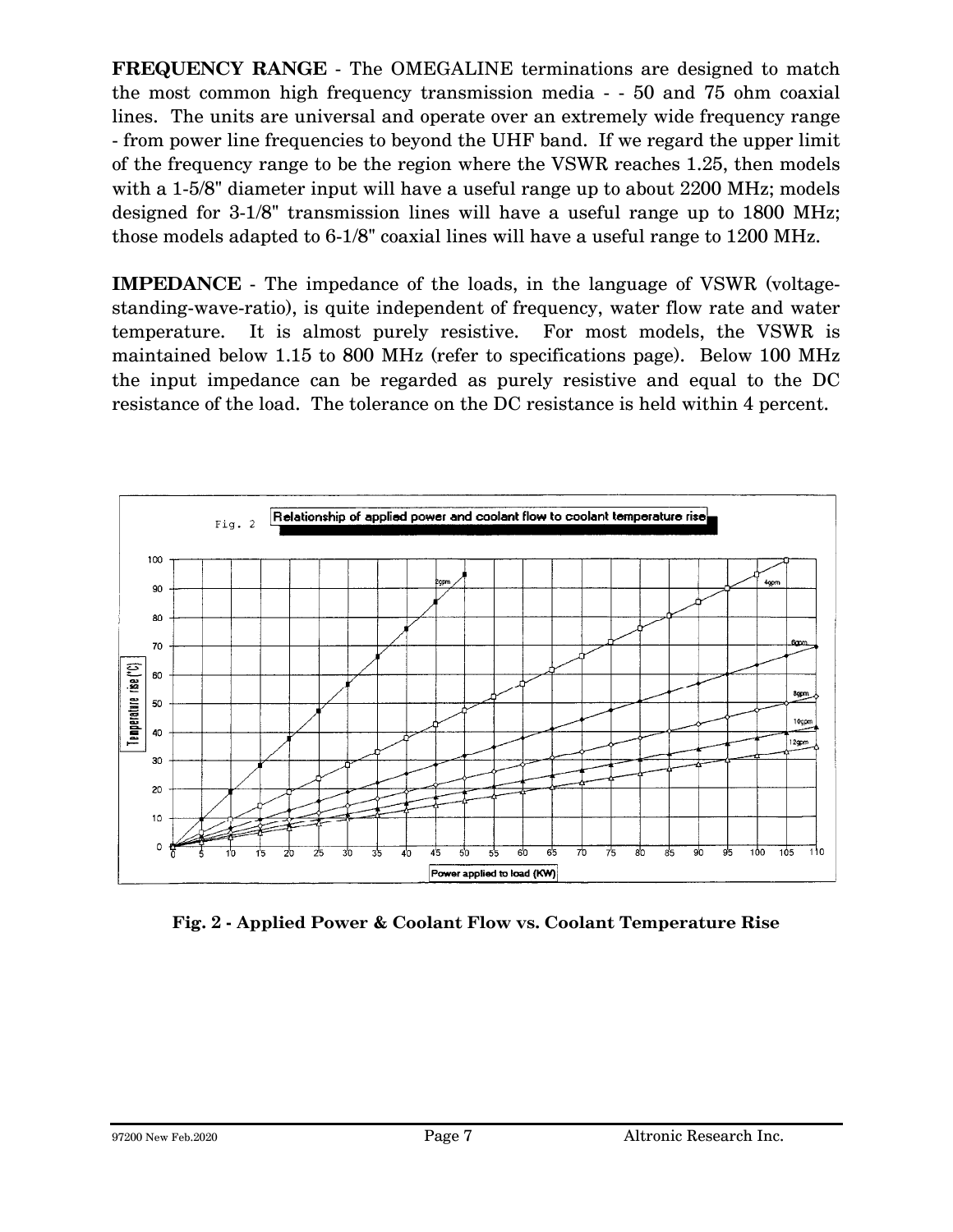

**Fig. 2A - Power Input & Coolant Flow vs. Coolant Temperature Rise**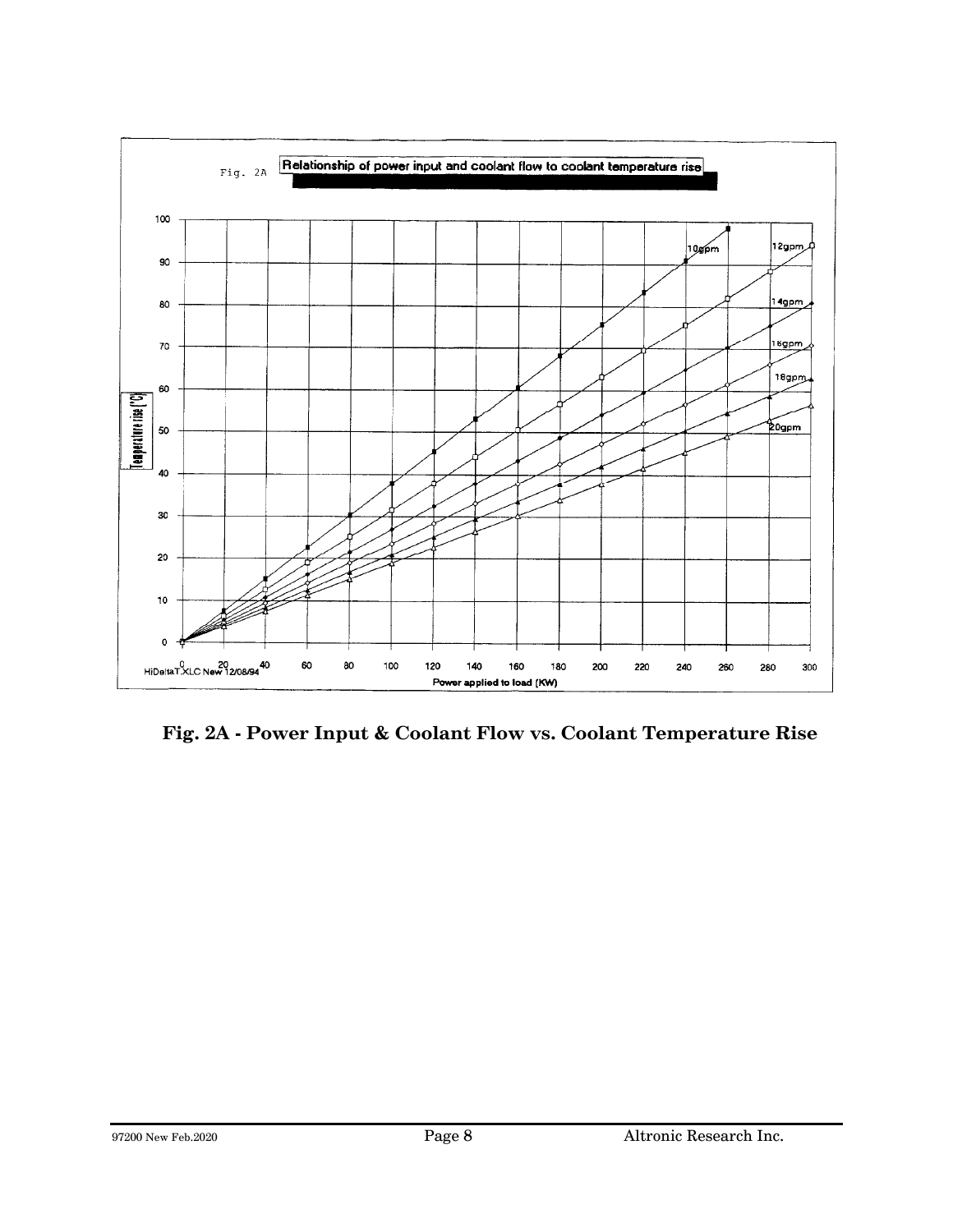## **COOLANT**

**COOLANT** - The OMEGALINE dummy load may be used with ordinary tap water, pure, or de-ionized water in open or closed cooling systems. The use of deionized and distilled water in OMEGALINE loads has been reported to cause premature failures under some conditions. These failures are the result of the leaching action of the coolant on the silver and silver-plated surfaces of the resistors and contact material. The reported failures have generally been associated with deionized systems which are polished to 10-15 megohm levels or systems operated intermittently. We suspect that the failure mechanism is attributable to bacterial growth in the coolant system and the subsequent high levels of sulfides usually found in conjunction with such contamination.

Altronic does offer a line of water-cooled loads with gold and gold-plated resistors and contacts, for use in systems where leaching action such as above seems unavoidable. Contact our sales office for information.

We suggest the use of caution when determining what coolant to use. Potable water is certainly the most desirable coolant. Brackish or salt water is NOT permissible as a coolant for the load resistor! The load is designed with non-contaminating elements in the water circuit and may be used with transmitters that have pure water recirculating cooling systems. For operation below the freezing temperatures of water, ethylene glycol may be added to the water to prohibit freezing (see Fig. 3). If you have questions about coolants, please consult the factory.

#### **IMPORTANT**

**We recommend a Glycol mixture of 40% (2:3) or less. Addition of ethylene glycol to water reduces the heat capacity of the mixture with a corresponding reduction in cooling effectiveness. Therefore, the coolant flow rate should be increased approximately 20% from that required with water only.**

#### **!!!WARNING!!!**

Only clear, colorless analytic or technical grade ethylene glycol may be used**. DO NOT use any stop leak, sealants, automotive antifreeze or Union Carbide Ucartherm**™ **in coolant. To do so will void the warranty.** Damage to the resistor film may occur with applied power, resulting in failure!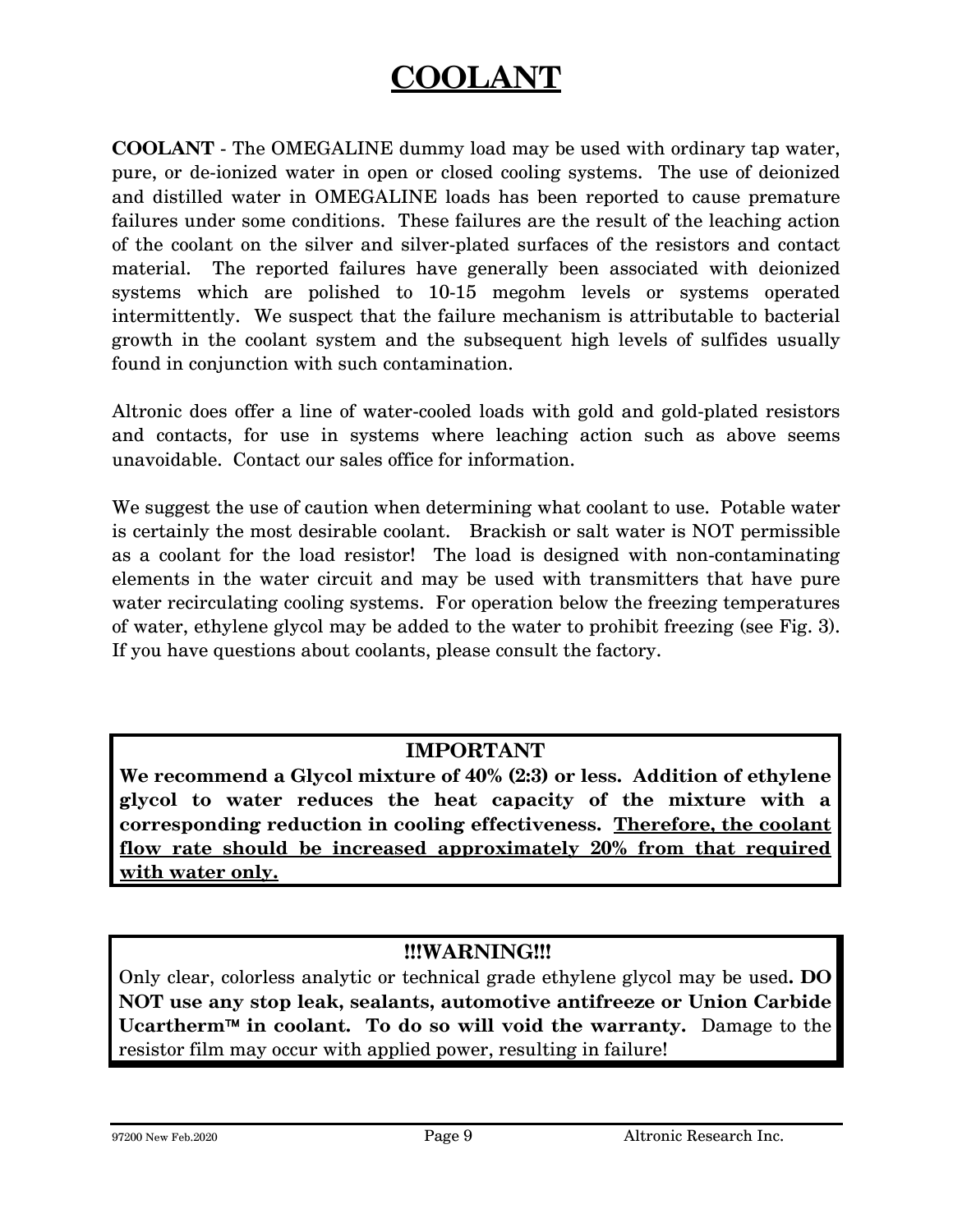| <b>CONCENTRATION OF COOLANT</b>                          |                          | <b>FREEZING</b><br><b>POINT</b> |                 | <b>BOILING</b><br><b>POINT</b> |                 |           |
|----------------------------------------------------------|--------------------------|---------------------------------|-----------------|--------------------------------|-----------------|-----------|
| <b>Glycol: Water Parts</b><br>by Volume at Room<br>Temp. | % Glycol<br>by<br>Volume | % Glycol<br>by<br>Weight        | $\rm ^{\circ}C$ | °F                             | $\rm ^{\circ}C$ | $\circ$ F |
| (pure water)                                             |                          |                                 | 0               | 32                             | 100             | 212       |
| 3:7                                                      | 30                       | 32.3                            | $-16$           | $\overline{2}$                 | 104             | 219       |
| 2:3                                                      | 40                       | 42.7                            | $-26$           | $-15$                          | 106             | 222       |
| 1:1                                                      | 50                       | 52.7                            | $-40$           | $-40$                          | 109             | 228       |

#### **Fig. 3 Freezing and Boiling Points of Glycol-Water Mixtures**

**TEMPERATURE RANGE** - The impedance of the load is practically independent of glycol-water mixture, water flow rate, and water temperature. A wide range of input water temperatures (0°C to 60°C) may be used as long as the output water temperature is not allowed to exceed 90° C.

#### **DETERMINATION OF GLYCOL CONCENTRATION –**

- Obtain a 500 ml sample of the coolant to be tested and place in the hydrometer jar.
- Place the thermometer in the jar and allow the temperature reading to stabilize.
- Read the thermometer and record the reading.
- Place the hydrometer in the jar and allow to settle. Read the hydrometer and record the reading.
- See the table in Fig. 3A to determine the glycol concentration.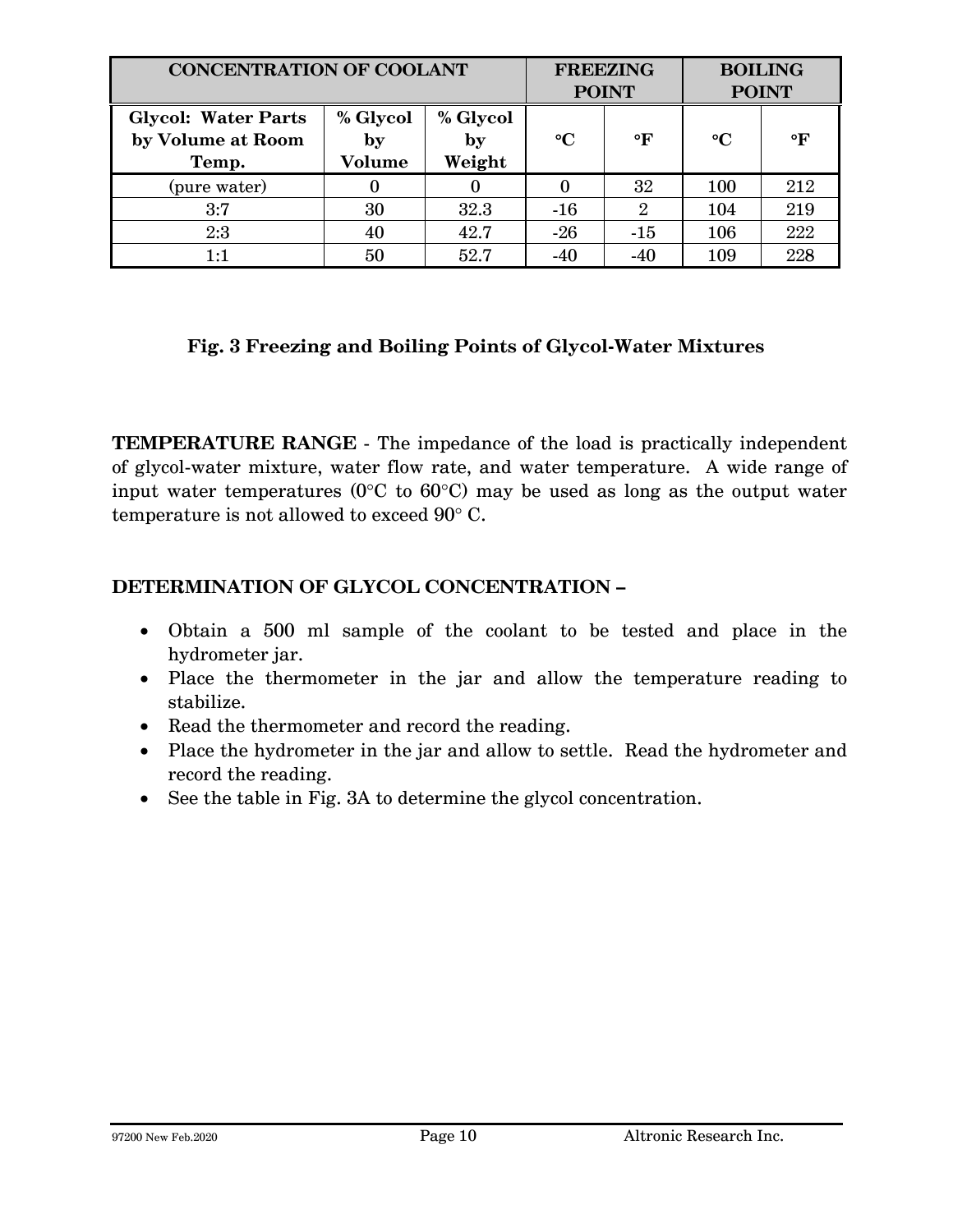#### **GLYCOL TABLE**

This table shows the relationship between the specific gravity of an unknown glycol-based fluid sample and the percent by volume of a corresponding known sample. Use this table to find the approximate value of the concentration of glycol in a coolant sample.

| Enter table with<br>temperature, then<br>go horizontally to<br>find figure closest<br>to observed<br>reading of<br>hydrometer, then<br>go up to see the<br>volume % of glycol | Volume % of<br>glycol in<br>sample $\approx 25$ | Volume % of<br>glycol in<br>sample $\approx 30$ | Volume % of<br>glycol in<br>sample $\approx 40$ | Volume % of<br>glycol in<br>sample $\approx 50$ |
|-------------------------------------------------------------------------------------------------------------------------------------------------------------------------------|-------------------------------------------------|-------------------------------------------------|-------------------------------------------------|-------------------------------------------------|
| Temperature of                                                                                                                                                                | Hydrometer                                      | Hydrometer                                      | Hydrometer                                      | Hydrometer                                      |
| sample                                                                                                                                                                        | reading                                         | reading                                         | reading                                         | reading                                         |
| 30                                                                                                                                                                            | 1.047                                           | 1.056                                           | 1.073                                           | 1.089                                           |
| 40                                                                                                                                                                            | 1.045                                           | 1.054                                           | 1.071                                           | 1.089                                           |
| 50                                                                                                                                                                            | 1.043                                           | 1.052                                           | 1.068                                           | 1.084                                           |
| 60                                                                                                                                                                            | 1.041                                           | 1.049                                           | 1.065                                           | 1.081                                           |
| 70                                                                                                                                                                            | 1.039                                           | 1.047                                           | 1.063                                           | 1.077                                           |
| 80                                                                                                                                                                            | 1.037                                           | 1.044                                           | 1.060                                           | 1.074                                           |
| 90                                                                                                                                                                            | 1.034                                           | 1.042                                           | 1.057                                           | 1.071                                           |
| 100                                                                                                                                                                           | 1.032                                           | 1.039                                           | 1.054                                           | 1.068                                           |
| 110                                                                                                                                                                           | 1.029                                           | 1.036                                           | 1.050                                           | 1.064                                           |
| 120                                                                                                                                                                           | 1.026                                           | 1.033                                           | 1.046                                           | 1.060                                           |
| 130                                                                                                                                                                           | 1.023                                           | 1.030                                           | 1.044                                           | 1.057                                           |
| 140                                                                                                                                                                           | 1.020                                           | 1.027                                           | 1.040                                           | 1.053                                           |
| 150                                                                                                                                                                           | 1.016                                           | 1.023                                           | 1.037                                           | 1.050                                           |
| 160                                                                                                                                                                           | 1.013                                           | 1.020                                           | 1.033                                           | 1.046                                           |
| 170                                                                                                                                                                           | 1.009                                           | 1.016                                           | 1.029                                           | 1.042                                           |

#### **Fig. 3A – Glycol Concentration Table**

**WATER FLOW RATE** - The water flow rates specified for the load is given as the least amount of water flow permissible for full power rating. AT LEAST MINIMUM FLOW OF WATER MUST BE MAINTAINED THROUGHOUT THE APPLICATION OF POWER. A greater flow rate (approx. 10% higher) should be used and is recommended. When used at lower than rated power, a reduced water flow rate may be used and combinations of power and water flow rates may be determined by using the table of Fig. 4. In all cases, *water must be allowed to flow for about 1 minute before applying power* so that all air bubbles are dispelled from the system.

| <b>MODEL</b> | <b>MINIMUM</b><br><b>FLOW RATE</b><br>(GPM) | MAXIMUM*<br><b>AVERAGE (RMS)</b><br>POWER (KW) | <b>GALLONS PER</b><br>KILOWATT $(K_f)$ |
|--------------|---------------------------------------------|------------------------------------------------|----------------------------------------|
| 97200        | 19                                          | 200                                            | .095                                   |

#### **Fig. 4 MINIMUM Water Flow Rate Requirements**

\* Single Frequency CW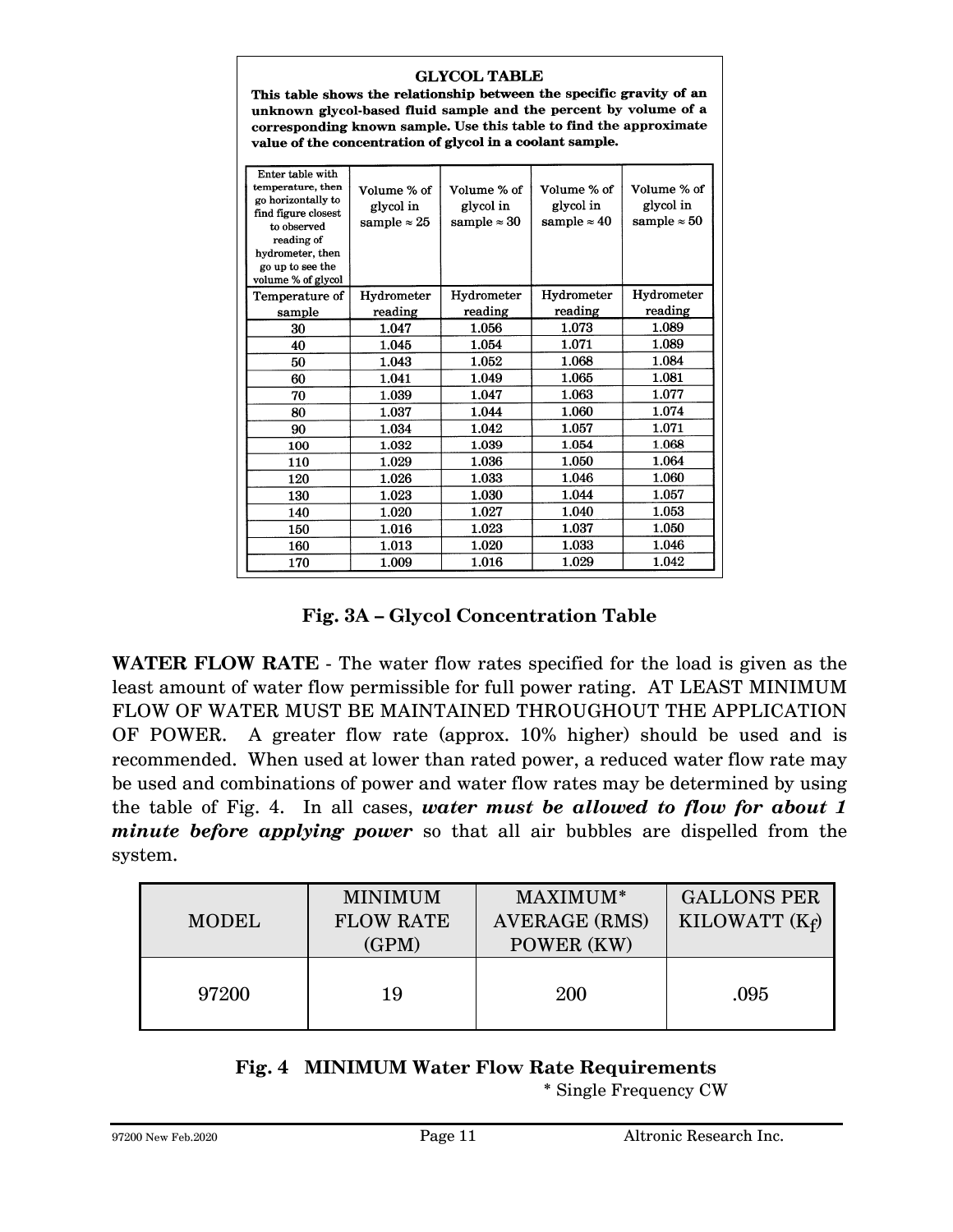To determine the water flow rate requirements at lower power levels, multiply the average input power in kilowatts by the water flow rate coefficient  $(K_f)$  from the above table and add 20% for ethylene glycol mixtures.

**WATER PRESSURE** - The table of Fig. 5 gives the maximum allowable inlet pressure. Continuous operation of the load at full power and up to an outlet water temperature of 90°C is permissible within the maximum operating pressure given in the table.

**NOTE:** Do not use a shut-off valve on the water output side of the load in systems that have no water expansion pressure relief. Pressure in the outlet line should be as low as possible to minimize internal pressure.

| <b>MODEL</b> | <b>INTERNAL</b><br><b>PRESSURE</b><br>DROP (PSI) | <b>MINIMUM</b><br><b>FLOW RATE</b><br>(GPM) | <b>ORIFICE</b><br><b>COEFFICIENT</b><br>(Ko) | <b>MAXIMUM</b><br><b>INLET</b><br><b>PRESSURE</b><br>(PSI) |
|--------------|--------------------------------------------------|---------------------------------------------|----------------------------------------------|------------------------------------------------------------|
| 97200        | 50                                               | 19                                          | .14                                          | 100                                                        |

### **Fig. 5 Internal Pressure Drop vs. Flow Rate**

To determine the pressure drop at other flow rates, use the orifice coefficient  $(K_0)$ from the above table in the following equation:

$$
PSI = K_0 Q^2
$$

Where PSI = Internal pressure drop in lbs./sq.in.

 $K_0$  = Orifice coefficient

 $Q =$  Coolant flow rate in gallons/minute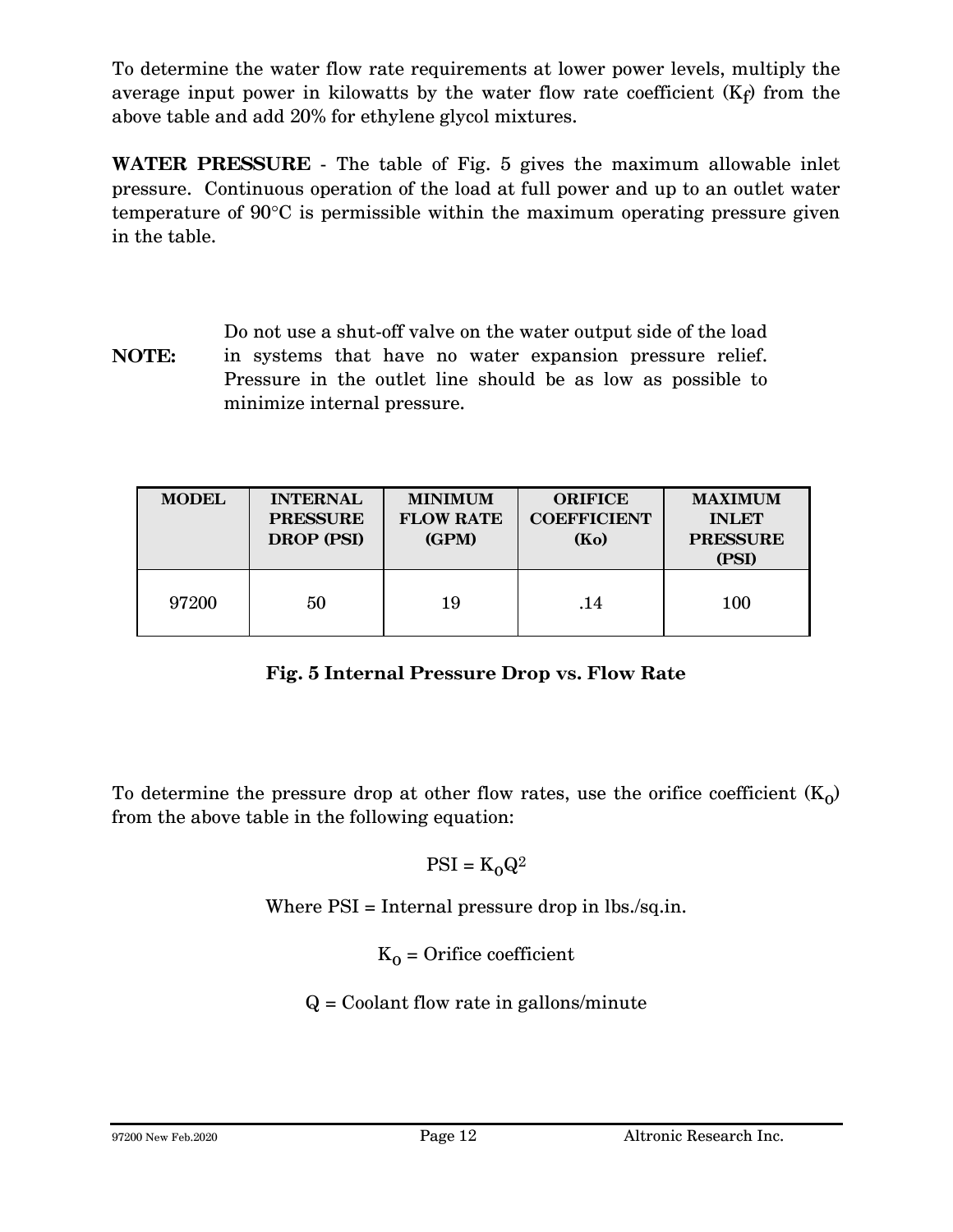# **COOLING SYSTEMS**

**TYPES** - Four basic cooling systems are summarized in the table of Fig. 6; viz., municipal water, natural water, tank or reservoir, and heat exchanger. No single cooling system is the "best" under all the different circumstances and conditions encountered by the field. Closed loop systems are generally preferable since they afford much greater control over the purity, temperature, pressure, and flow rate of the coolant.

|               |                |                                                           |                                 | <b>BASIC COMPONENTS NEEDED</b>                                             |                      |                        |                                                                      |
|---------------|----------------|-----------------------------------------------------------|---------------------------------|----------------------------------------------------------------------------|----------------------|------------------------|----------------------------------------------------------------------|
| <b>METHOD</b> |                | <b>COOLANT</b>                                            | <b>COOLANT</b><br><b>SOURCE</b> | <b>COOLANT</b><br><b>LINES &amp;</b><br><b>INSTRUMENT-</b><br><b>ATION</b> | <b>PUMP</b>          | <b>RESERVOIR</b>       | <b>HOURS OF</b><br><b>CONTINUOUS</b><br><b>OPERATION</b>             |
| Open          | 1              | Tap Water                                                 | Municipal<br>Supply<br>System   |                                                                            | In low<br>flow areas | Optional               | Unlimited                                                            |
|               | $\overline{2}$ | Natural<br>fresh water                                    | Lake, river,<br>pond, etc.      |                                                                            | $\checkmark$         | Optional               | Unlimited                                                            |
|               | 3              | Tap or<br>distilled<br>water with<br>or without<br>glycol | Storage tank                    |                                                                            |                      | 100 to 1500<br>gallons | Up to 8 hrs.;<br>depends on<br>size of load<br>& tank.<br>See Fig. 7 |
| Closed        | $\overline{4}$ | Tap or<br>distilled<br>water with<br>or without<br>glycol | Accumulator                     |                                                                            |                      | 1 to 5<br>gallons      | Unlimited                                                            |
|               | 5              | Tap or<br>distilled<br>water with<br>or without<br>glycol | Air-cooled<br>core              |                                                                            |                      | Optional               | Depending<br>on BTU<br>capacity of<br>exchanger                      |

#### **Fig. 6 Alternative Cooling Systems**

**TAP-WATER SYSTEM** - The most convenient way to cool the load resistor at the lowest initial cost is by tapping into the existing water supply on the premises. Most municipal sources can provide sufficient pressure to obtain a flow rate that will cool even the highest power model.

In the absence of a water flow-meter, a measure of the available flow rate in gallons-per-minute (GPM) may be made with a stop-watch or a watch with a sweephand and a gallon container. Connect the dummy load to the water faucet with a short length of hose, and with the faucet full-on, observe the time in seconds required to fill the gallon container at the water outlet of the load.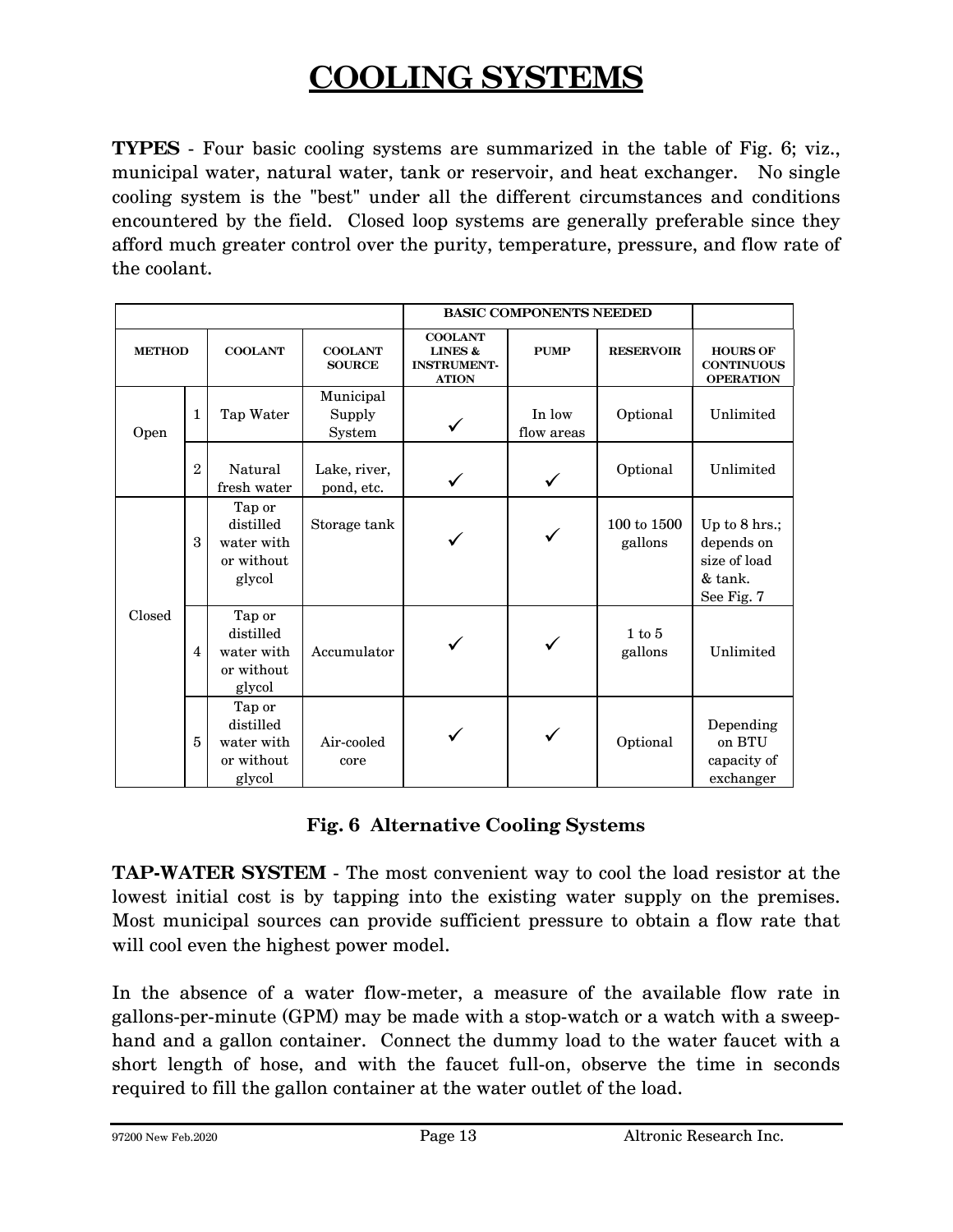When using the dummy load with a tap-water system, the flow rate is usually adjusted to 10-15% above the minimum requirement and left unattended. Since water lines ordinarily serve other appliances (flush toilets, etc.) over which there is no control, a flow switch should be installed to protect the load resistor element in case the flow rate drops due to a momentary change in water pressure. Choose a flow switch with a small "ON-OFF" flow rate dead band. The switch will also protect the resistor in cases where the RF power may be turned on before the water flow, or where accidental termination of water flow (pinched hose, debris, valve closing, etc.) may occur. In the tap-water system the heated water is discharged down the drain and therefore, the cost of the water becomes an important consideration.

**NATURAL WATER SYSTEM** - A close proximity to a natural supply of fresh water may suggest its utilization. Brackish or salt water may NOT be used as a coolant for the load resistor. The natural water system usually requires more extensive piping and heavier pumping equipment to handle attendant pressure drop.

The quality of natural water varies widely and straining is often necessary to handle the twigs, minnows, leaves and other debris frequently encountered. Small automatic self-cleaning strainers are available for this purpose. The strainer should be installed upstream from the pump to protect the pump as well as the load resistor. Additional filtering of smaller particles is sometimes required and this can be accomplished with finer mesh "Y-TYPE" strainers inserted in series with the line.

In this system, the water from the natural source may not be directly usable as a coolant for the load resistor element due to a high contamination, such as silt, iron content, mud, etc.; but it may be used as "dirty" water coolant in a water-to-water heat exchanger. The contaminated water could be piped via plastic tubing or hose to copper coils immersed in a holding tank containing clean water coolant for the dummy load. This arrangement would require a dual pump - one section to pump the "dirty" natural-source water and the other section to pump the clean water coolant through the dummy load.

**HEAT EXCHANGER SYSTEM** - In this system, an accumulator or receiving tank is used which only holds about one-half the flow rate in gallons-per-minute. Accordingly, a small quantity of coolant is required. The coolant functions solely as a heat transfer agent between the load resistor and the heat sink. A heat exchanger consisting of a radiator and a fan is the type recommended for this application. With ambient air as the ultimate heat sink, the operating temperature of the coolant will always be above the air temperature for heat to be transferred from the load to the air. Some consideration should be given to exhausting the hot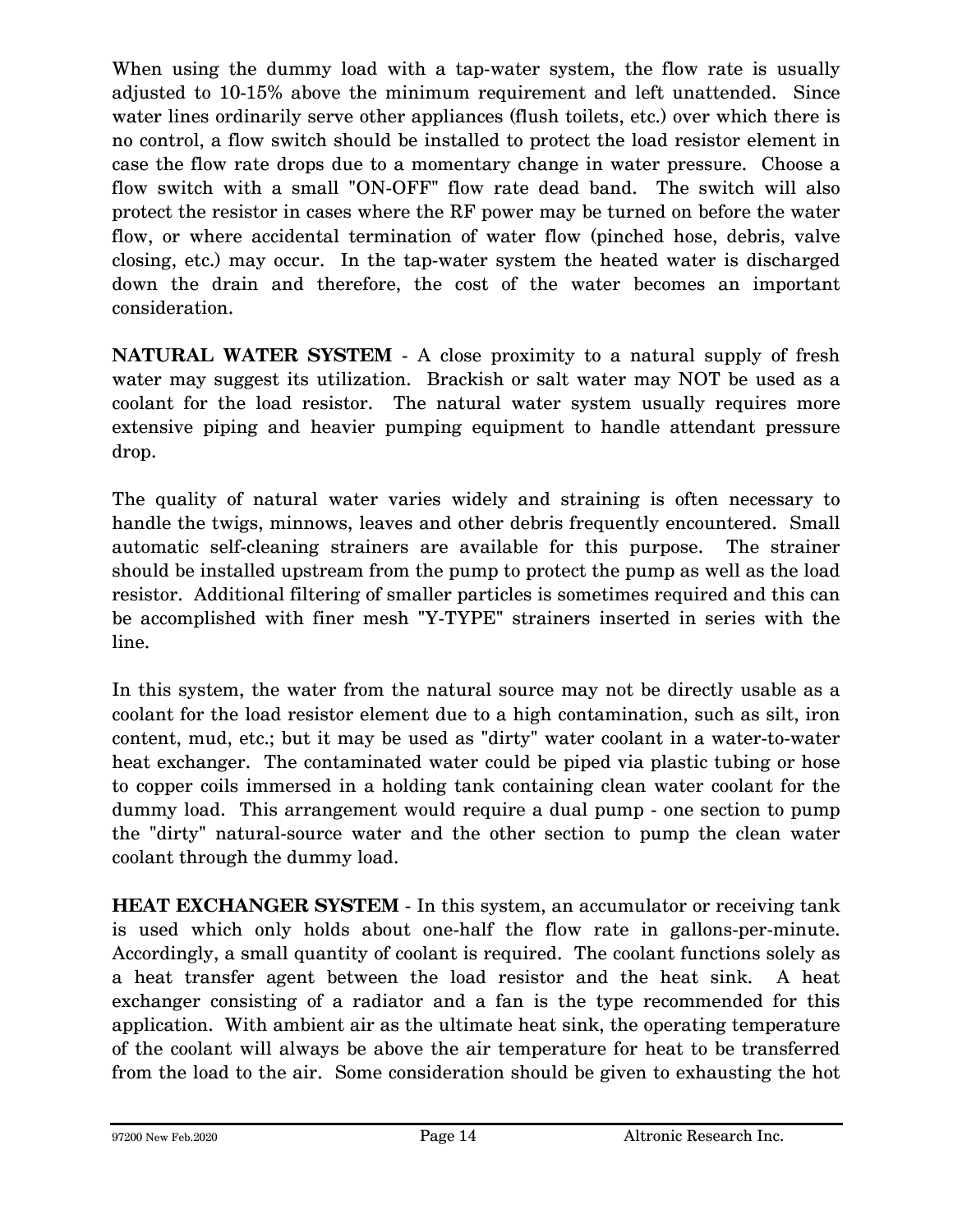air to the outside so as not to have a temperature rise problem in the transmitter area. The heat exchanger may be a complete self-contained unit (portable) which includes the dummy load or the load may be separate and apart from the heat exchanger unit to facilitate installation and maintenance requirements, etc. Both types of heat exchanger packages are available from us.

**TANK OR RESERVOIR SYSTEM** - In this system, a practical amount of coolant is stored in a tank or reservoir and continuously recirculated (pumped) through the load until the coolant becomes hot. (NOTE: One kilowatt of power will raise a gallon of water 7°F per minute.) This relationship was used to calculate the curves of Fig. 7. The curves show the permissible hours of continuous operation for a given quantity of water in gallons, i.e., the number of gallons of water that will be raised from room temperature (70 $\textdegree$ F) to 170 $\textdegree$ F. If water from a swimming pool is used, care should be taken to filter out foreign debris to avoid clogging the system. The water flow rate as specified for each load (GPM) must be maintained throughout the application of power. A thermal switch and a water flow switch should be used as a protection against over-temperature and low coolant flow.



**Fig. 7** 

Storage tanks between 200 and 500 gallons will satisfy most requirements. A waterproof concrete holding tank in the 1000 to 1500 gallon range may also be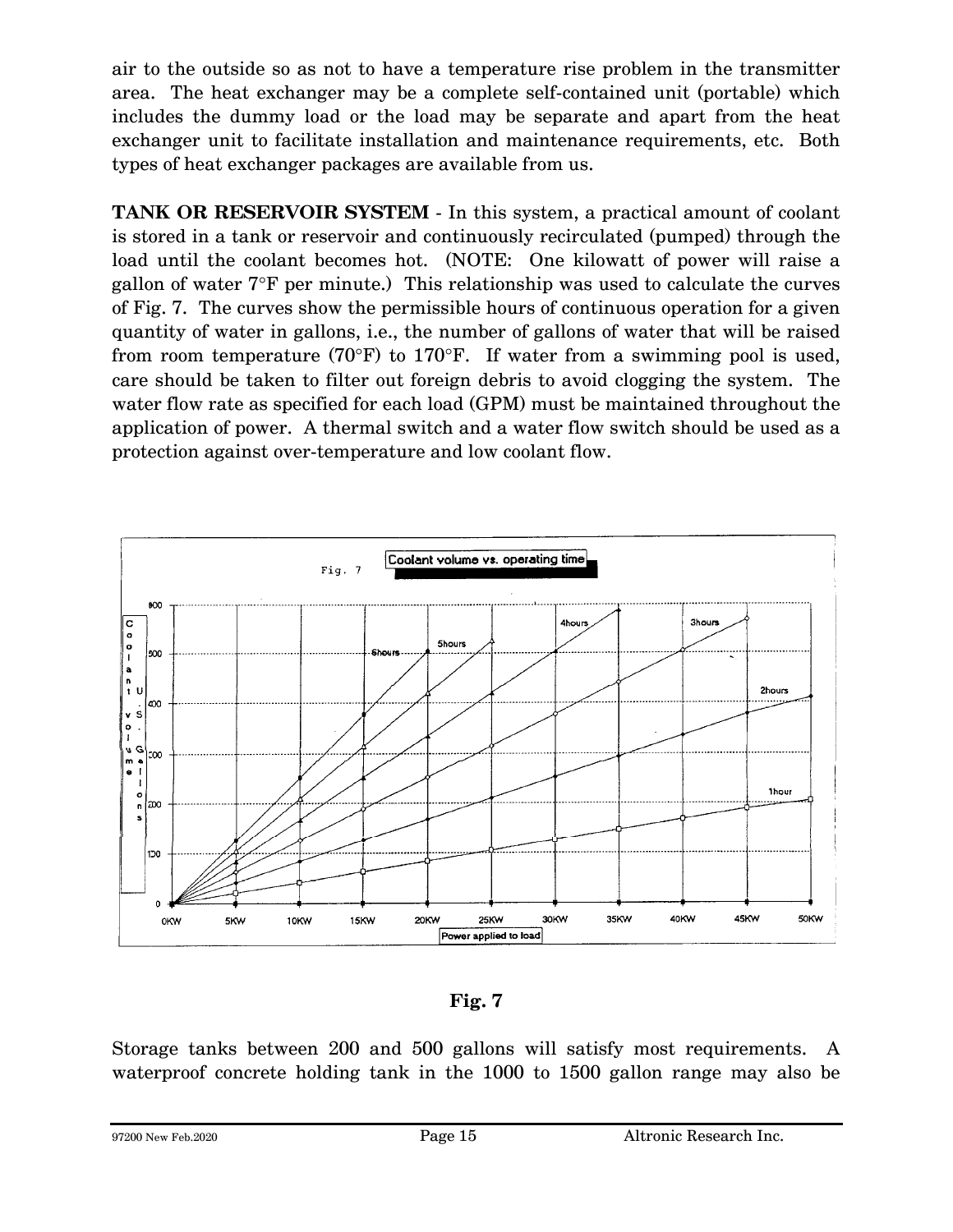considered. (Similar to a septic tank and buried below the frost line.) It would be protected from extremes of temperature and could hold ordinary tap water as the coolant, while comparing favorably in cost to smaller metal tanks exposed to the elements. Storage tanks are normally vented to the atmosphere and allowance should be made for determining the liquid level in the tank and for adding make-up water. Some typical sizes of cylindrical tanks in the range of interest are shown in the table of Fig. 8 below.

| <b>CAPACITY</b><br>IN<br><b>GALLONS</b> | <b>SIZE</b><br><b>DIAMETER x LENGTH</b><br><b>IN FEET</b> |
|-----------------------------------------|-----------------------------------------------------------|
| 120                                     | $2 \times 5$                                              |
| 200                                     | $2.5 \times 5.5$                                          |
| 300                                     | $3 \times 6$                                              |
| 500                                     | $3.5 \times 7$                                            |
| 1000                                    | 5 x 7                                                     |
| 1500                                    | $5 \times 10.5$                                           |

#### **Fig. 8 Tank Sizes**

The pump selected for this service should have all wetted parts made from brass, bronze, ceramic or stainless steel. Cast iron and common steel will "poison" the water system and cause early failure of the load. Select the pump to overcome piping losses and the internal pressure drop of the load (shown in Fig. 5).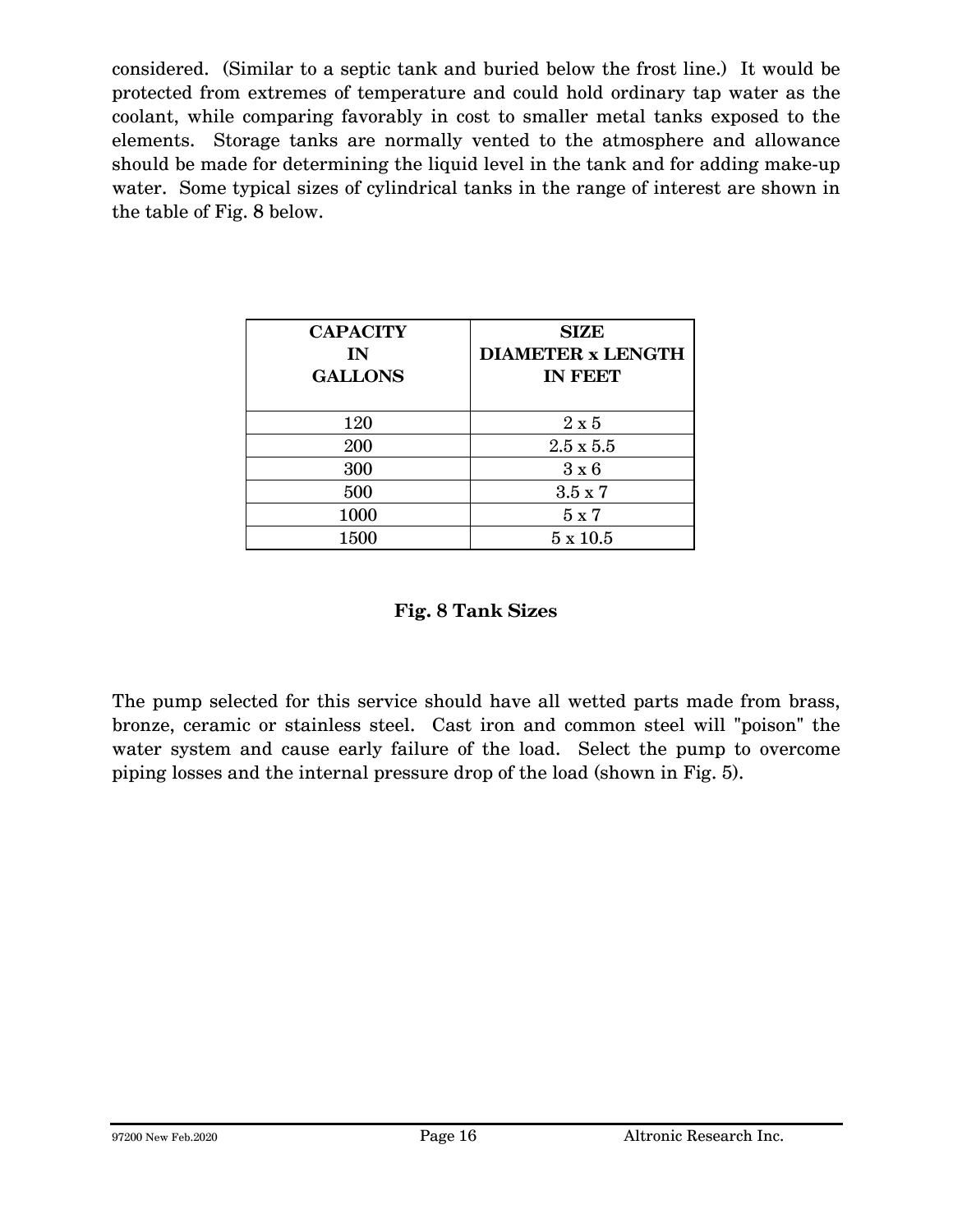# **INSTALLATION**

The OMEGALINE loads may be used on both fixed and portable applications and they perform equally well in any mounting position. The units are very rugged and light and may be strapped, clamped, or secured with any practical and readily available mechanical device. They may be held by the RF connector on one end and by the plumbing on the other end. The coolant may be allowed to pass through the load in either direction without affecting its operation, but the axial water connector is normally used as the inlet since it contains the built-in filter screen.

Water lines connecting the load should be 3/4" copper water tubing and rigid enough to support the load. NOTE: (A fifty-foot length of 1/2" pipe has a pressure drop of 45-PSI at 10-GPM water flow rate, while a 3/4" pipe under the same conditions only develops a 5-PSI drop.) In typical installations, the rigid piping is terminated within a few feet of the load, and flexible hose is used to bridge the last few feet. The hose should be 3/4" I.D. and capable of withstanding the temperature and pressure of the system.

The water fittings on the load are 3/4" hose thread to accommodate standard hose couplings. Do not screw pipe thread fittings onto the hose thread - damage will result due to cross-threading. Pipe threads are tapered and hose threads are straight. If it is desired to mate with regular 3/4" pipe threads, use a hose-to-pipe adapter. The adapter is recommended since it eliminates the need of removing the side outlet water fitting and also allows the axial water fitting to be adapted directly to 3/4" pipe. The adapters may be obtained at a local hardware store or a plumbing supply house.

Provisions should be made to allow interruption of the transmission line at any position where the transmitter is to be terminated by the load or measurements are contemplated. Coaxial switches may be inserted in the transmission line run to provide rapid load switching.

Proceed as follows:

- 1. Install the unit in the selected location.
- 2. Connect the outlet water fitting of the dummy load to a convenient drainage.
- 3. Connect the water inlet to a water source capable of delivering the required flow in gallons per minute.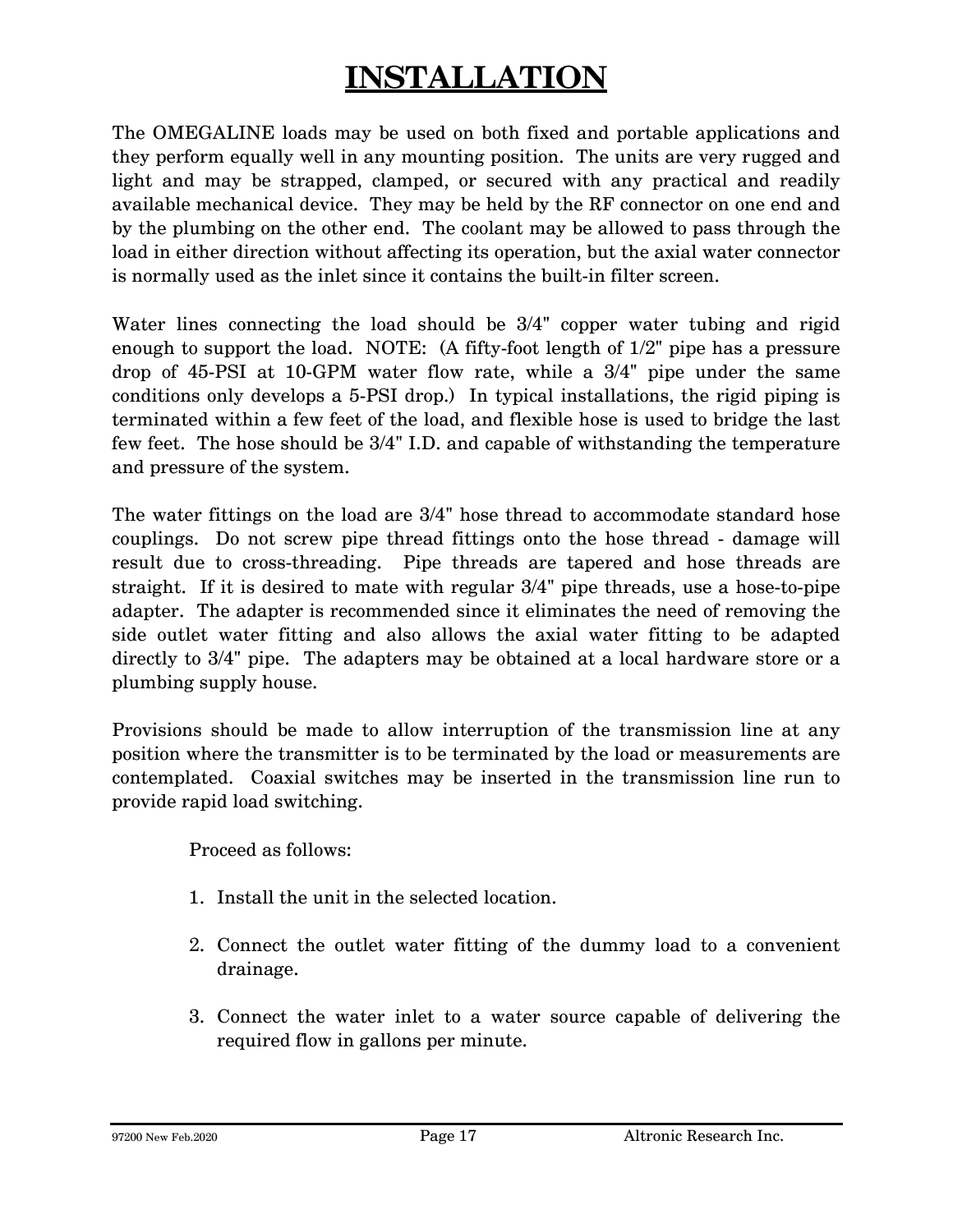If the required source of water flow is not available from the local lines, refer to the previous section for a possible alternate cooling system.

We highly recommend the use of a flow switch in the inlet piping to detect low flow conditions which could damage the load. We recommend the IMO DeLaval Model AFS200, Adjustable Flow Switch. This switch has low internal pressure drop and operates reliably in pilot-duty applications. (This switch is available from us.) Mount the switch in a horizontal section of pipe where there is a straight horizontal run of at least five inches on each side of the switch.

- 4. Connect the microswitch contacts of the flow switch in series with transmitter interlock circuit.
- 5. Connect the dummy load to the transmission line. The unit is designed to connect to a 50 or 75 ohm line (or as stated on label).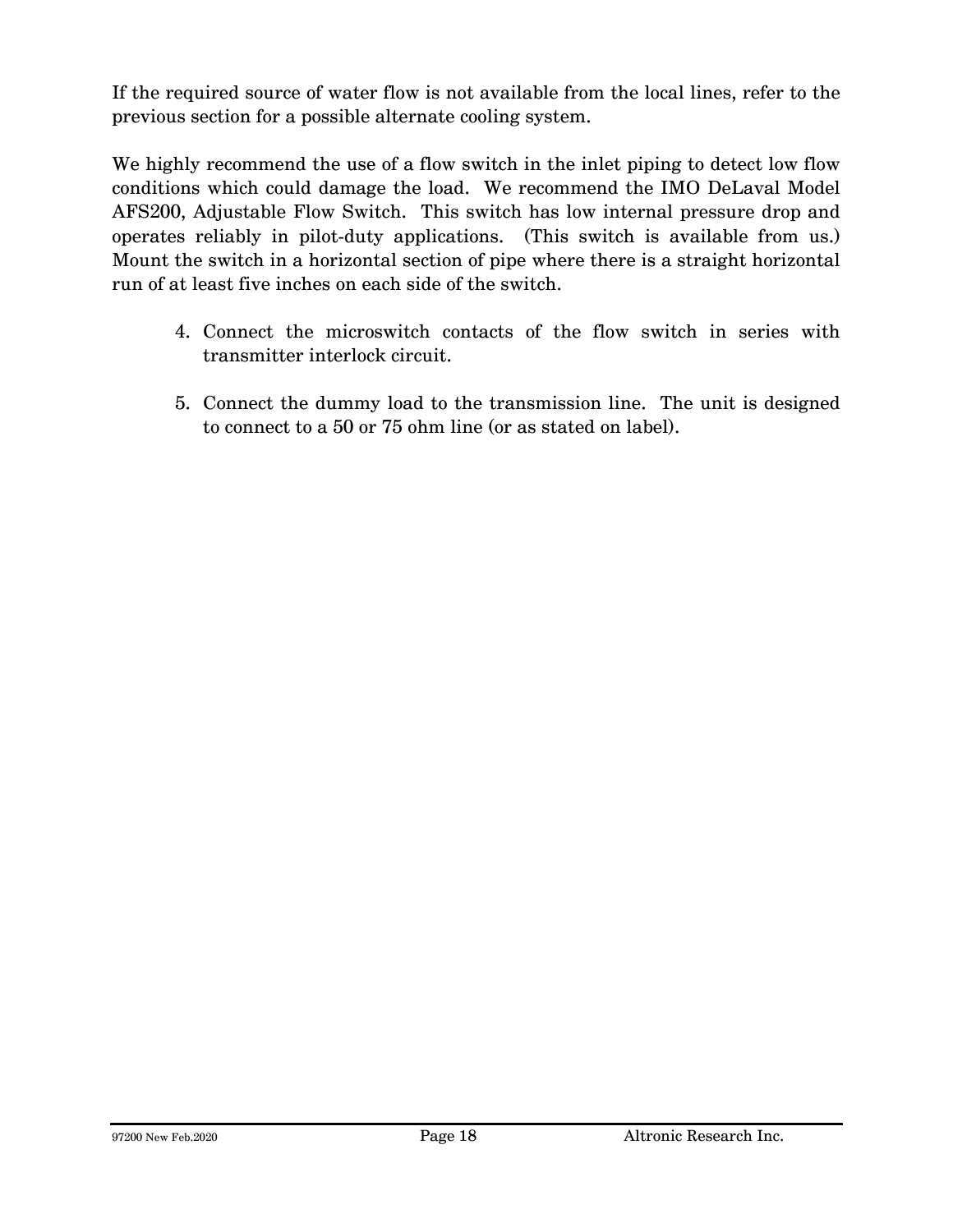## **OPERATION**

To place the dummy load in operation, the following procedure is recommended:

- 1. Turn on the water pressure and make certain water is flowing through the load. Allow about 1 minute of water circulation to insure complete wetting of the resistor element in the load and exhaustion of air bubbles.
- 2. Check the water flow rate. This can be done with a five-gallon container and a wristwatch with a sweep-hand if no water flow meter is available.
- 3. Apply RF power.

To cease operation, turn the RF power off and allow about 30 seconds before turning off the water.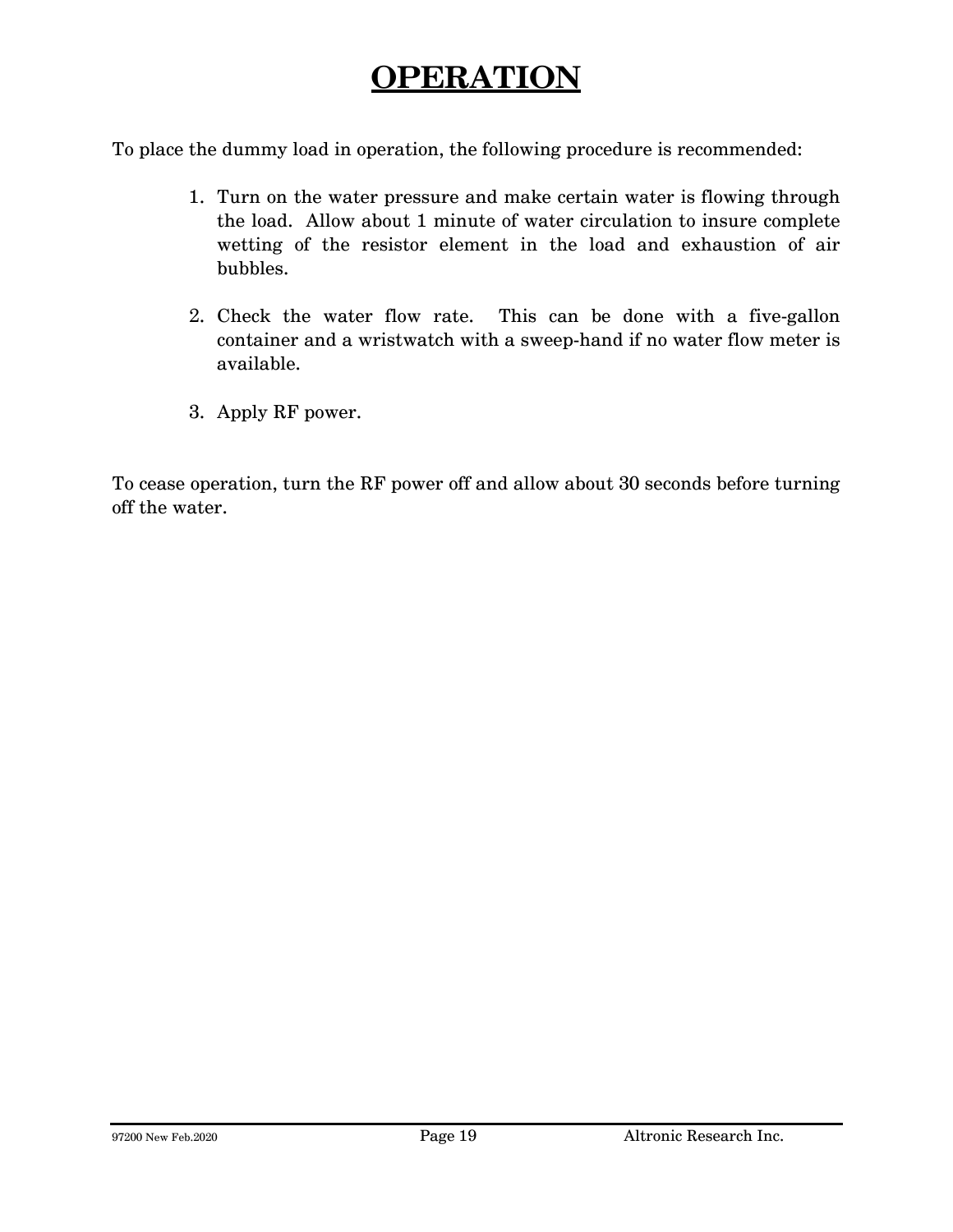# **CALORIMETRY**

The OMEGALINE loads may be used in conjunction with a flow meter, thermometer wells and thermometers to accurately measure transmitted power by calorimetry. Fig. 9 shows a complete arrangement. The flow meter and the thermometer wells may be placed at a convenient position and at eye level for ease of reading. There is no need to have them adjacent or in close proximity to the load. The components may be placed upwards of fifty feet away from the load without any loss in the accuracy of measurement.

The thermometer wells (Altronic type TW-2), which are closed to the main coolant stream, use water as the heat transfer medium and operate efficiently with the thermometers immersed in about 1 inch of water. The stabilization time for the system is approximately thirty seconds and a power measurement accuracy within 2% may be obtained with very little difficulty. The curves of Fig. 2 show the temperature rise as a function of power in kilowatts (KW) for various water flow rates in gallons-per-minute (GPM). Technical and component information on the calorimetry set-up may be obtained by contacting ALTRONIC RESEARCH, INC.

If an ethylene-glycol and water mixture is used, a correction must be applied to the flow meter reading due to a change in density and change in specific heat and gravity of the coolant.

Use the curves of Fig. 10 to obtain the new  $(K_t)$  multiplying factor for the calorimetric power equation and curves of Fig. 11 to obtain the density value to be used with the curve of Fig. 12 to get the flow meter correction factor. The calorimetric power equation when using ethylene glycol and water mixtures will be as follows:

> $P = Kt$  (T1-T2)  $QxF$ Where  $P = Power$  in load in kilowatts  $T1 =$  Outlet water temperature  $°C$  $T2$  = Inlet water temperature  $\mathrm{C}$  $Q = Water$  flow in gallons per minute F = Flow meter correction factor  $Kt =$  Coolant multiplying factor



**Fig. 9 The Calorimetry Set-up**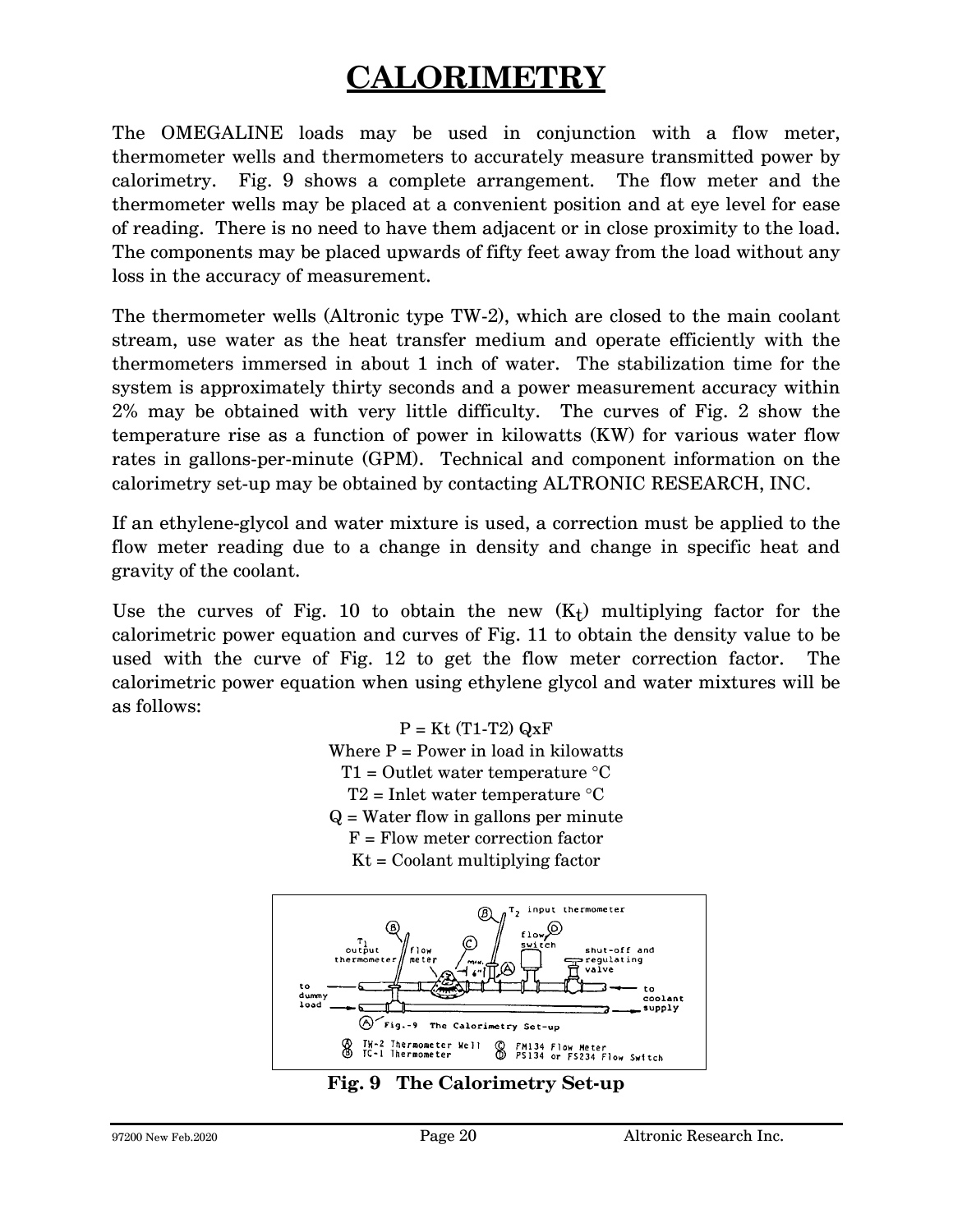

**Fig. 10 Kt for Ethylene-Glycol/Water Mixtures vs. Temperature**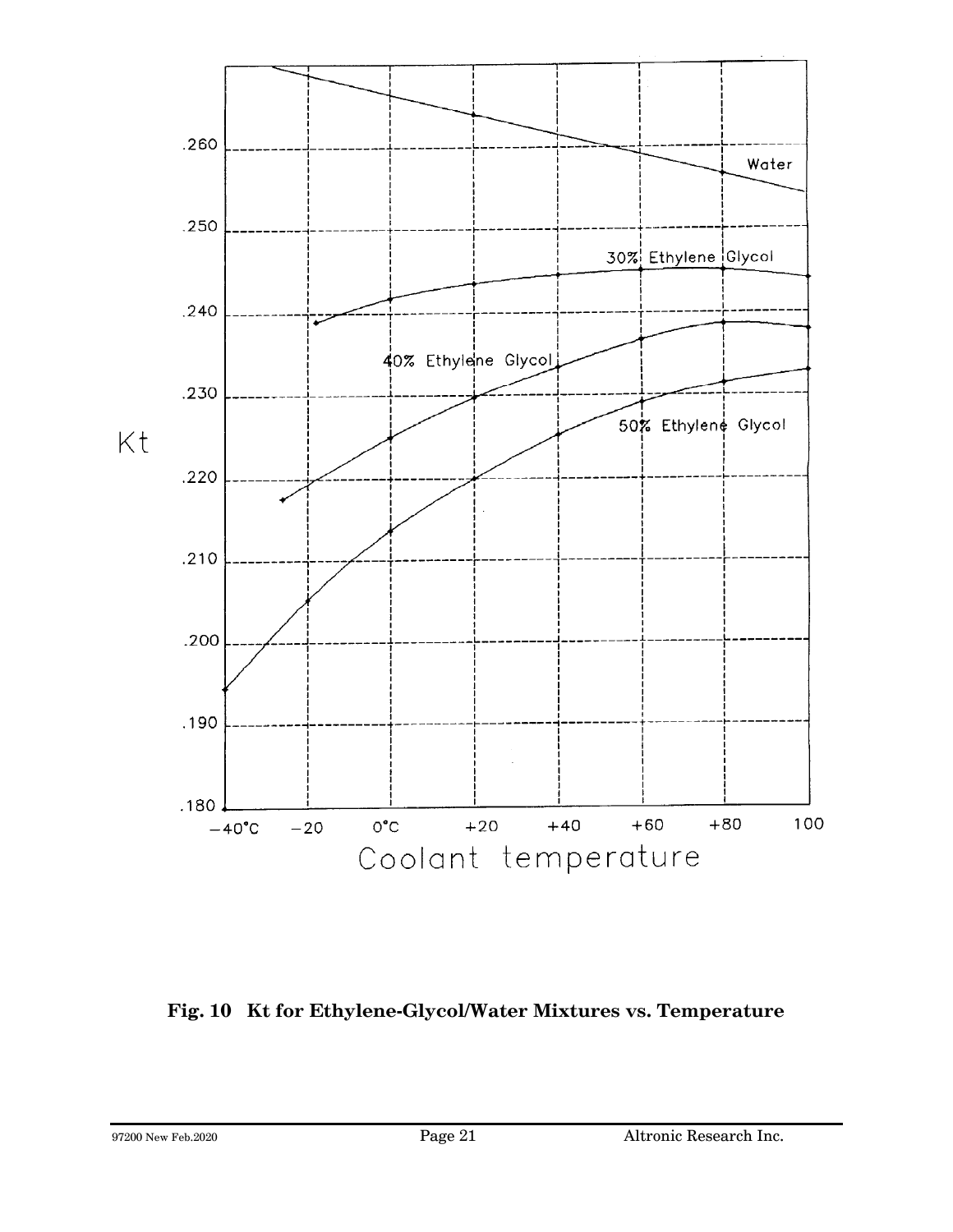

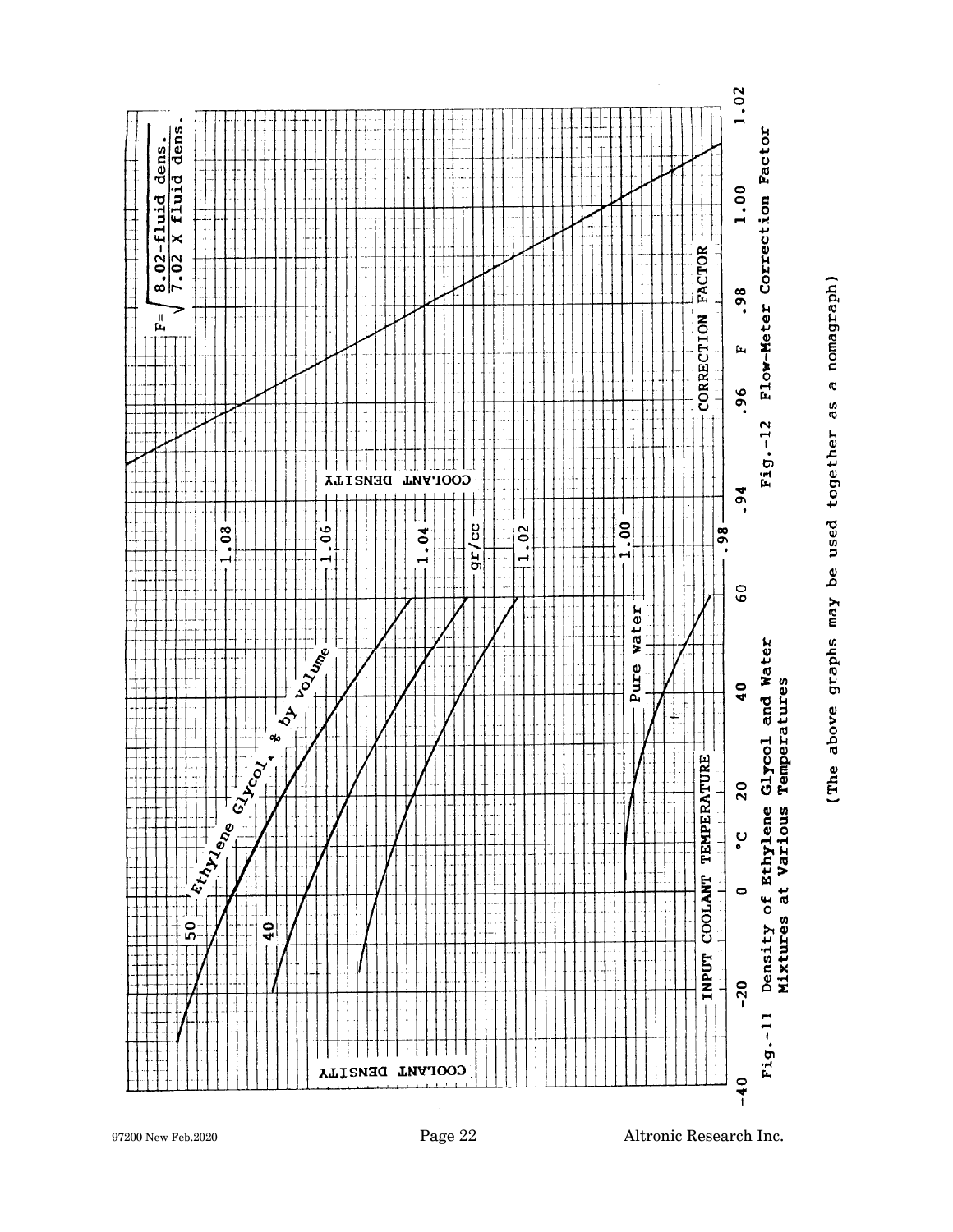### **SPECIFICATIONS Model 97200**

| Impedance                                                          | 50 ohm nominal                                                                                                                                                |
|--------------------------------------------------------------------|---------------------------------------------------------------------------------------------------------------------------------------------------------------|
| <b>Maximum Power Rating</b>                                        | <b>200 KW</b>                                                                                                                                                 |
| <b>Maximum VSWR</b>                                                | 1.15 to 450 MHz standard,<br>up to 800 MHz with optimization                                                                                                  |
| Coolant (refer to Coolant section of<br>manual prior to operation) | Ordinary tap water, pure water, or technical grade Ethylene<br>Glycol/water mixture no more than 40% recommended.<br>Use of Ethylene Glycol derates the load. |
| <b>Water Connectors</b>                                            | <b>NPT</b> Male                                                                                                                                               |
| Min. Water Flow Rate                                               | 19-GPM                                                                                                                                                        |
| <b>Input Water Temperature</b>                                     | $4^{\circ}$ C to $45^{\circ}$ C                                                                                                                               |
| <b>Output Water Temperature</b>                                    | Maximum: 90°C                                                                                                                                                 |
| <b>Maximum Inlet Pressure</b>                                      | 100 PSI Max.                                                                                                                                                  |
| Resistor                                                           | Cylindrical film type-field replaceable                                                                                                                       |
| <b>Input Connectors</b>                                            | 6-1/8" EIA flange<br>4-1/16" EIA flange<br>3-1/8" EIA flange                                                                                                  |
| <b>Dimensions</b>                                                  | 8-1/8" OD x 42" L                                                                                                                                             |
| Weight                                                             | 38 lbs.                                                                                                                                                       |
| <b>Operating Position</b>                                          | Any                                                                                                                                                           |
| Finish                                                             | Nickel Plate / Conversion Coating                                                                                                                             |

| DC Resistance |  |  |
|---------------|--|--|
| Serial No.    |  |  |
| Date          |  |  |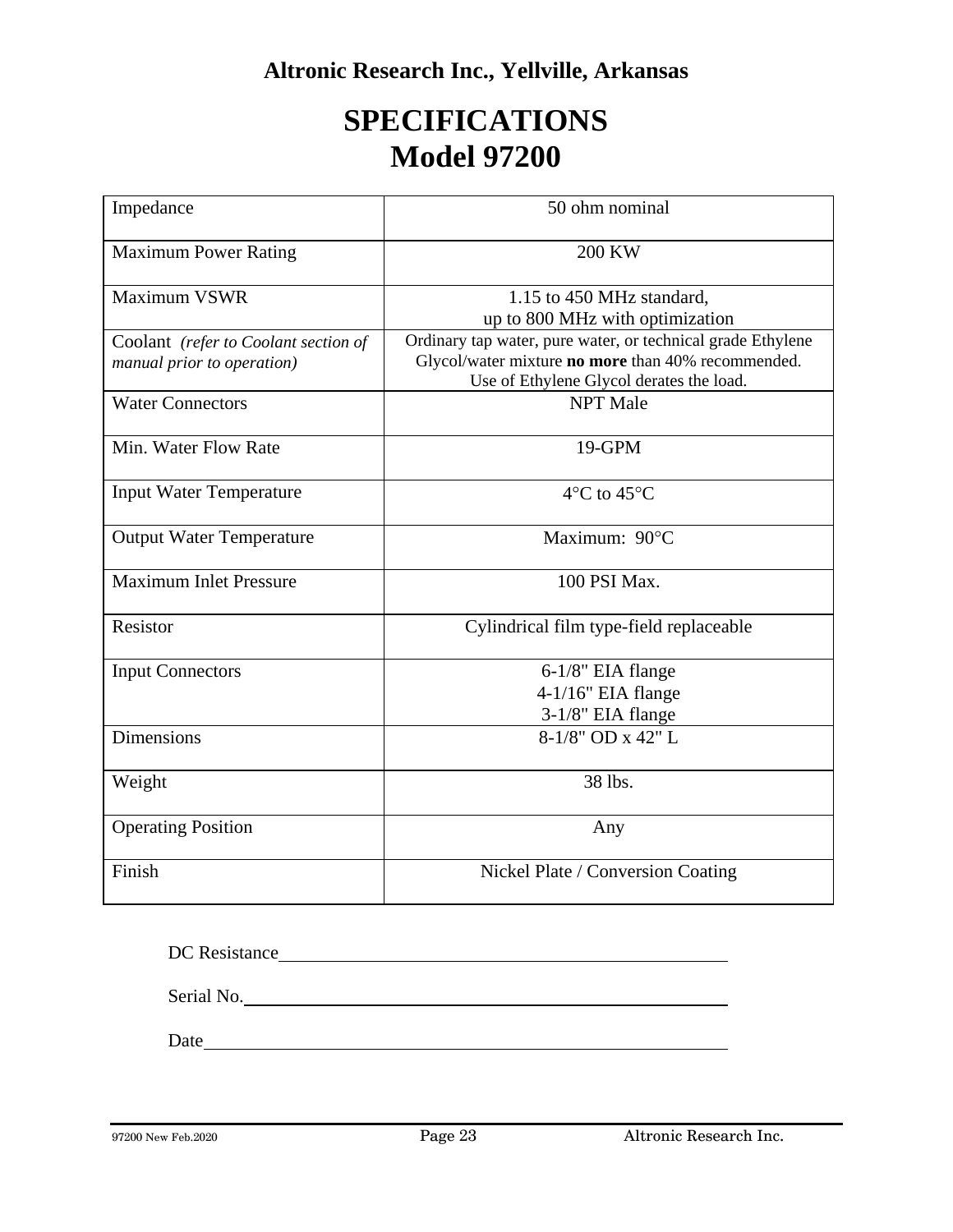#### **VSWR NOMOGRAPH**

| <b>VSWR</b>                                                  | <b>VOLTAGE</b><br>REFL. COEFF.                                                 | <b>POWER</b><br><b>REFLECTED</b>                  | <b>RETURN</b><br>LOSS              | TRANS-<br><b>POWER</b><br>TRANS-<br><b>MISSION</b><br><b>MITTED</b><br>LOSS |
|--------------------------------------------------------------|--------------------------------------------------------------------------------|---------------------------------------------------|------------------------------------|-----------------------------------------------------------------------------|
|                                                              |                                                                                | %                                                 | <b>DB</b>                          | %<br><b>DB</b>                                                              |
| 0<br>1.02 H<br>.03                                           | ,001<br>$.010 -$<br>[015]                                                      |                                                   | $40 -$<br>35                       | 100<br>Q<br>00                                                              |
| 1.04<br>1.05                                                 | 020-<br>025                                                                    |                                                   | .33<br>$32 -$                      | DOZ<br>003                                                                  |
| 1.06<br>LOZ                                                  | 030                                                                            |                                                   | 91<br>30                           | <b>.004</b><br>99.9<br>,005                                                 |
| 1.08 <sub>1</sub>                                            | 035.                                                                           |                                                   | 29                                 | 006                                                                         |
| 1.09                                                         | 040.                                                                           |                                                   | -28                                | .007.<br>008                                                                |
| $1.10 -$                                                     | 045                                                                            | -2                                                | 27                                 | 99.8<br><b>DO9</b><br><b>D10</b>                                            |
| si<br>$1.11 -$                                               | 050-                                                                           |                                                   | 26                                 |                                                                             |
|                                                              | 055-                                                                           | .3.                                               | Ш<br>Œ.                            | 99.7                                                                        |
| 1.12                                                         |                                                                                | m                                                 | 25.                                | D15.                                                                        |
| $1.13 -$                                                     | 060                                                                            | B                                                 |                                    |                                                                             |
| 114                                                          | an a<br>065-                                                                   | 4<br>Ð                                            | 24                                 | 99.6                                                                        |
|                                                              |                                                                                |                                                   |                                    | .020                                                                        |
| 1.15                                                         | 070-                                                                           | 5.                                                | $23 -$                             | 99.5                                                                        |
| 1.16                                                         |                                                                                |                                                   |                                    | Ш                                                                           |
|                                                              | 075                                                                            | ۰6.                                               |                                    | 025<br>99,4                                                                 |
| 1.17                                                         | W<br>080+                                                                      |                                                   | 22.                                |                                                                             |
| 1.18                                                         |                                                                                |                                                   |                                    |                                                                             |
|                                                              |                                                                                |                                                   |                                    | 79.3<br>030                                                                 |
| illio.<br>Naci<br>₩₩<br><b>Alifon</b><br>拒                   | 085<br>  <br>珊<br><b>III</b>                                                   | ᆒ                                                 | :11                                | n. .<br>Ä                                                                   |
| <b>The Second Second</b><br>Will<br>11<br>腰曲<br>لتجبس<br>wan | 484<br>÷<br>▦<br>WH.<br>W                                                      | H<br>噩<br>ning<br>Till<br>E TIHT<br>$\frac{1}{2}$ | Œ<br>EU.<br>ΞŢ<br>-21-             | etter.<br>Glip<br>ਦੋ‡ਸ਼ਜ਼ੂ                                                  |
| ⊞W<br>$1.20 -$<br>西朝<br>linia.                               | W<br>090H<br> <br>       <br>H<br>ET.<br>मा                                    | T<br>ище<br>曲                                     | $\frac{1}{2}$<br><b>HANG</b><br>甜睡 | EHE                                                                         |
| <b>THE SEARCH</b><br>更明<br>非非制                               | in.<br>Ima<br><b>AND</b><br>mitor                                              | I<br>H<br>睡票<br>W                                 | 唯聞<br>Ш                            | HHHH                                                                        |
| <b>131</b><br>EM.<br>₩                                       | H.<br>SUS<br>$rac{1}{\sqrt{2}}$<br>يتلثه<br>Ħ                                  | $\frac{1}{2}$<br>₩<br>I                           | Ш                                  | $^{\circ}$<br>HH<br>EJE<br>ina<br>196<br>再再<br>ШH                           |
| T<br>‡±<br>≒<br>年二<br>Ħ<br>या                                | i I<br>TIE<br>Ħ<br>Ħ.<br>▓                                                     | ijЦ<br>n<br>Œц<br>EË                              | नम<br>44<br>臦<br>WE<br>II<br>W     | Щ<br>नमन                                                                    |
| I<br>1.22<br>∷‡il                                            | anda<br>Ali<br><b>THE</b><br>- 1<br>aga<br>este<br>100 <del>::::::::</del> ::: | W.                                                | Ħ,<br>璽<br>۵۵.                     | ing Card                                                                    |

 **Fig. 13**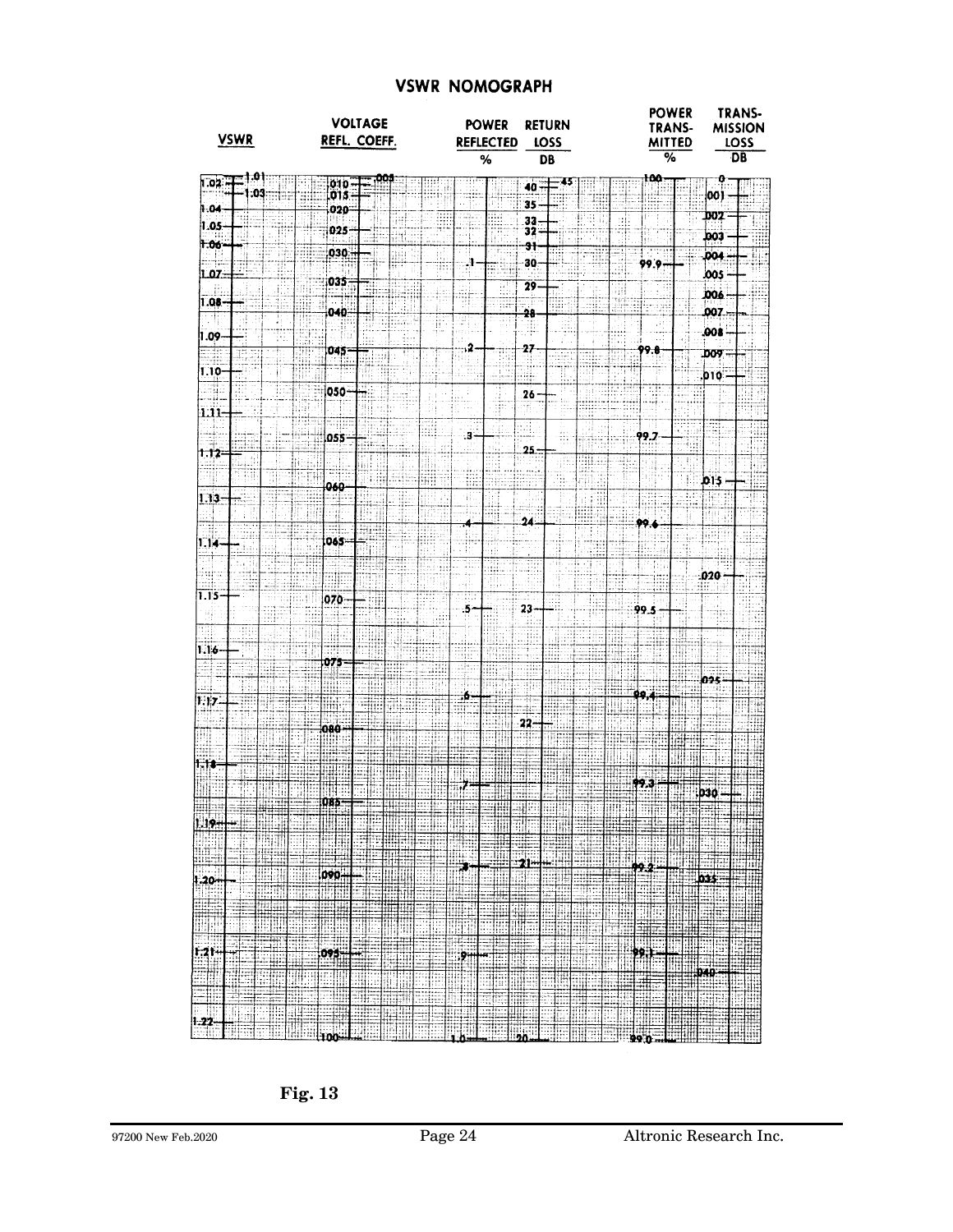## **MAINTENANCE**

OMEGALINE Water-cooled loads with power ratings of 100 kW or greater are not considered field-repairable and should be returned to Altronic Research for repairs. In the event of mechanical damage to the unit, operational difficulty, or information concerning a desired unusual application of the load, contact the factory.

#### **NOTE: ANY LEAK FROM THE MAIN BODY OF THE LOAD IS AN INDICATION THAT THE UNIT SHOULD BE RETURNED TO THE FACTORY FOR REPAIRS.**

The following checks, tests and procedures may be used periodically, when necessary, or when a malfunction is suspected.

- 1. **DC Resistance** The DC resistance of the load may be checked at the RF input connector and a value within 4% of the required resistance is acceptable.
- 2. **External Filter Screen** Should be checked regularly to prevent clogging.
- 3. **VSWR** The voltage-standing-wave-ratio of the load is the same with "stand still" water as it is with flowing water. To test for VSWR, fill the load with water. When filling with water, many small bubbles will form inside. These must be flushed out with excess water before measuring VSWR. After filling, cork it, connect to a slotted line or directional coupler and measure the VSWR at SIGNAL GENERATOR LEVELS ONLY.

 **For technical assistance, call 870-449-4093 or fax 870-449-6000.**